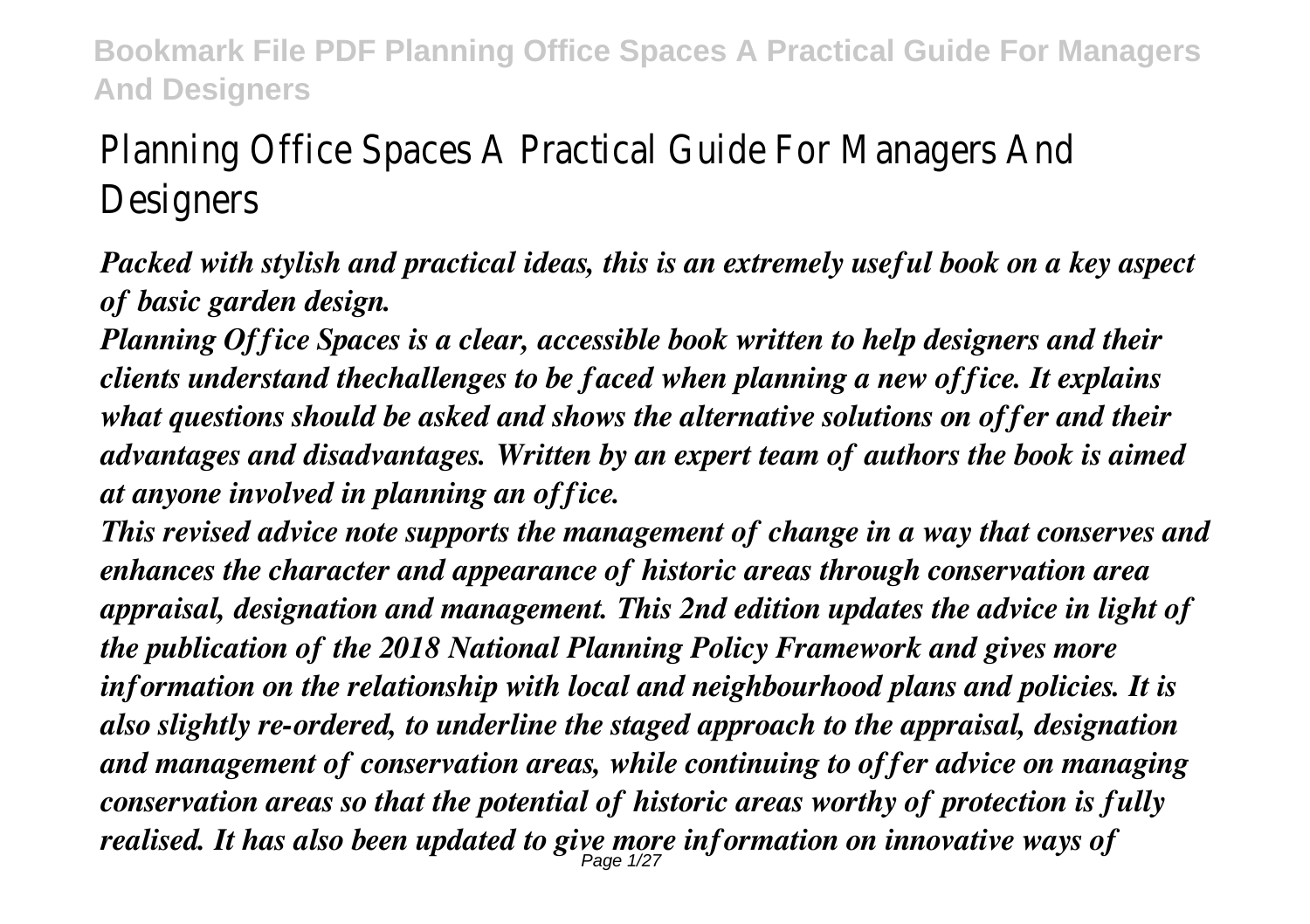*handling conservation appraisals, particularly community involvement beyond consultation, character assessment and digital presentation. First published by English Heritage March 2011 (published as: Understanding Place: Conservation Area Designation, Appraisal and Management) and republished as Conservation Area Appraisal, Designation and Management, Historic England Advice Note 1 2016. Space Planning for Commercial Office Interiors, 2nd Edition, provides a thorough and engaging look at the entire process of space planning, from meeting the client for the first time to delivering a beautifully rendered and creative space plan that addresses all of that client's needs. The author takes readers through a step-by-step method that includes establishing client requirements, developing and translating ideas into design concepts, drafting layouts, and ultimately combining these layouts into well-organized, effective floor plans replete with offices, workstations, support rooms, and reception areas. Covering issues such as circulation, spatial and square footage calculations, building codes, adaptation to exterior architecture, ceiling systems, barrier-free designs, and LEED requirements along the way, the text presents all of the key principles, processes, and tasks associated with laying out interior space to optimize the health, safety, and wellness of its occupants. Thoughtfully organized, with useful exercises to help the reader master the entire process and lessons that can be applied to all types of designed interiors, this book is an indispensable learning tool for intermediate-level* Page 2/27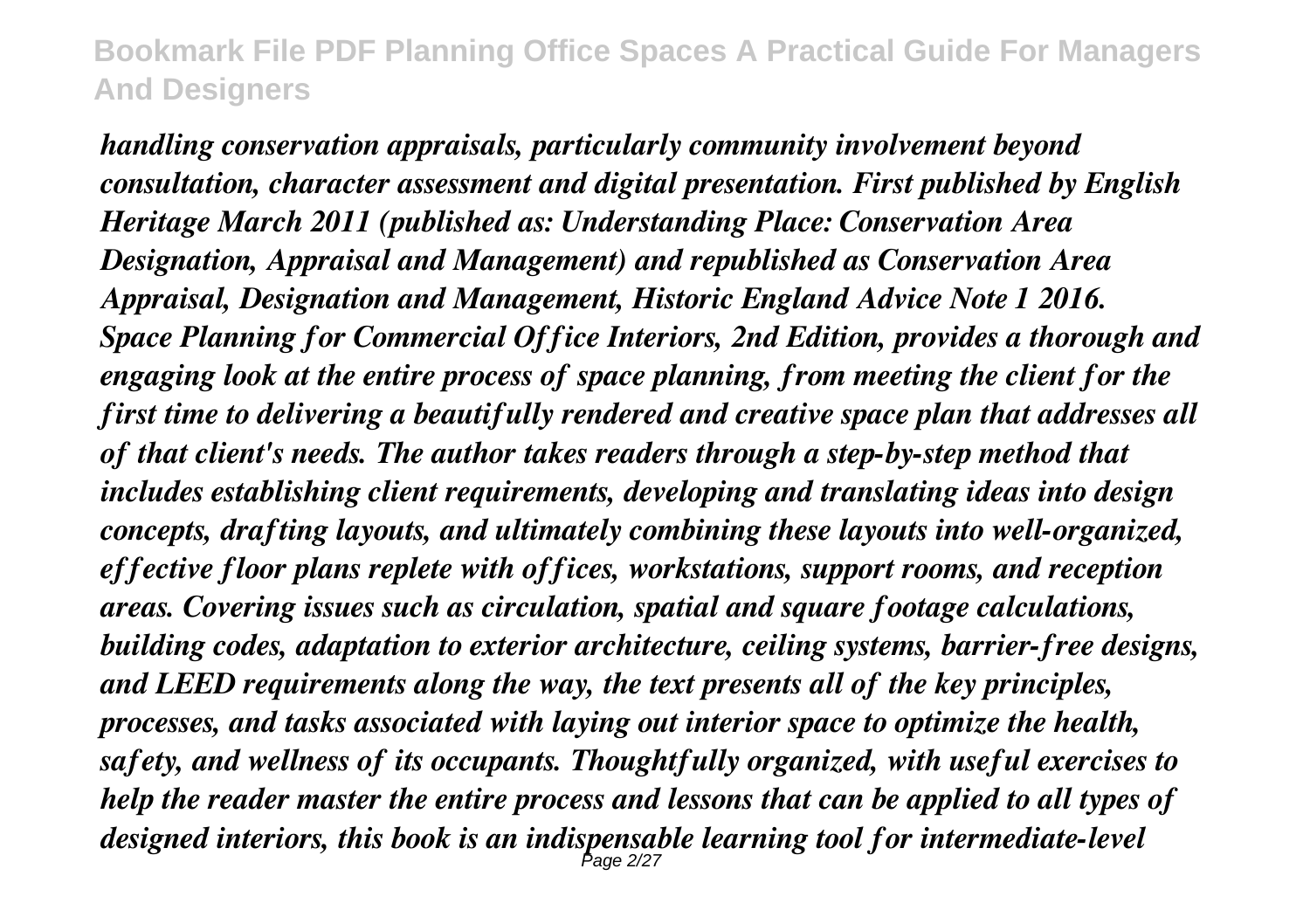*students in interior design, architecture, facilities management, and construction management as well as professional designers and office managers anticipating a corporate move. This second edition includes a more thorough look at programming and the steps involved, as well as expanded end-of-chapter exercises that focus on initial research.*

*Site Layout Planning for Daylight and Sunlight Indoor Radio Planning Barker Review of Land Use Planning By Design*

### *Urban Design in the Planning System : Towards Better Practice Designing for Disabled Children and Children with Special Educational Needs Space Planning Basics*

Planning Policy Guidance Note 13: Transport (PPG13) (2001, ISBN 9780117535589) states that, where a new development is likely to have significant transport implications, a Transport Assessment (TA) should be prepared and submitted with a planning application for the development. It will then be used to determine whether the impact of the development on transport is acceptable. TAs are normally produced by developers and are used by decision makers in the planning process. A TA is a comprehensive and systematic process that sets out transport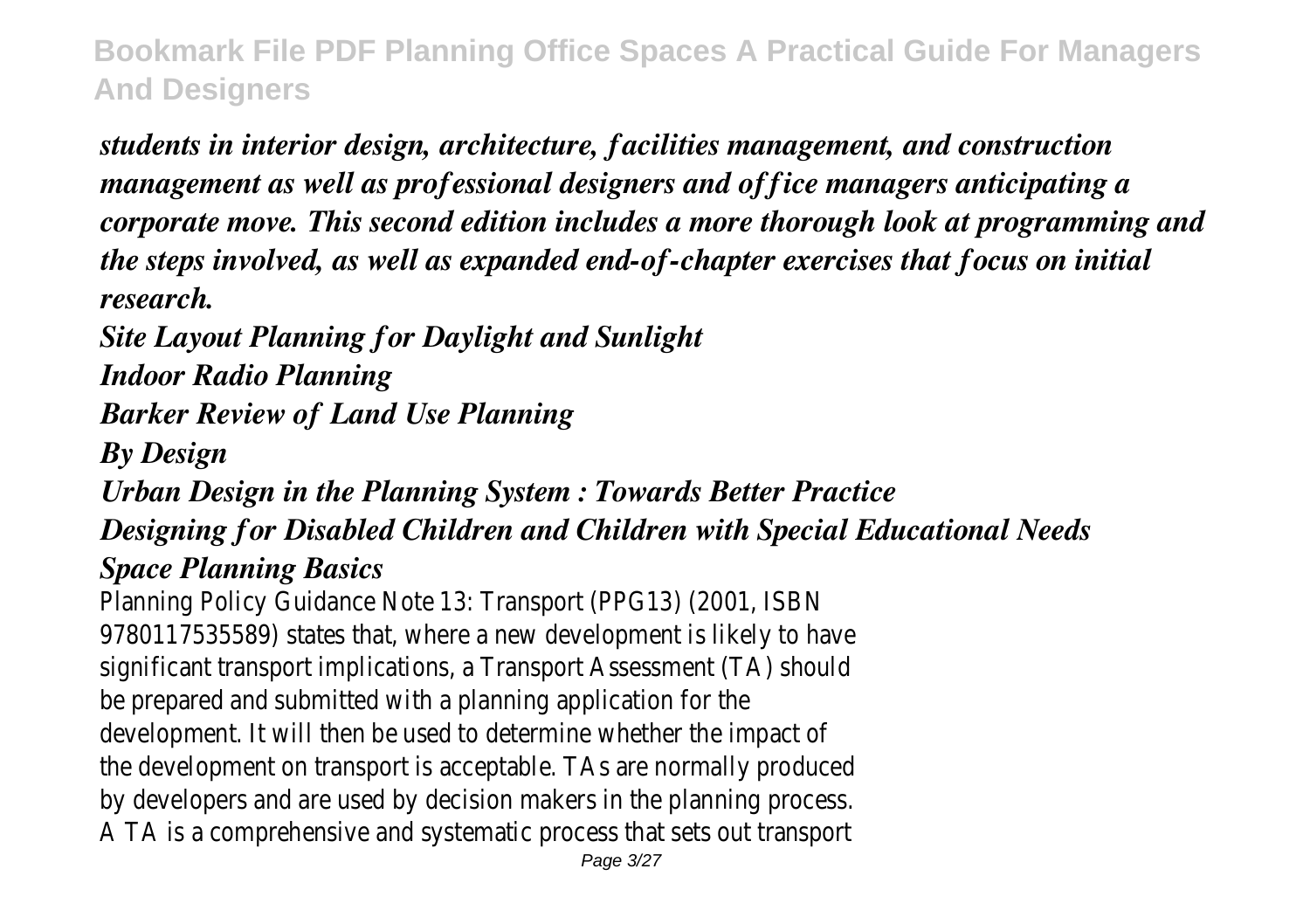issues relating to a proposed development. It identifies what measures will be taken to deal with the anticipated transport impacts of the scheme and to improve accessibility and safety for all modes of travel, particularly for alternatives to the car such as walking, cycling and public transport. In some cases, the transport issues arising out of development proposals may not require a full TA to inform the process adequately and identify suitable mitigation. In these instances, it has become common practice to produce a simplified report in the form of a Transport Statement (TS). This document Guidance on Transport Assessment (GTA), is intended to assist stakeholders in determining whether an assessment may be required and, if so, what the level and scope of that assessment should be. It provides guidance on the content and preparation of TAs and TSs. This guidance applies to England only.

Janice Morphet sets out and analyses the key components of infrastructure delivery in Britain, both at national and neighbourhood level, situating this within international, European and domestic economic, territorial and social policy.

Planning Office Space

A comprehensive, state-of-the-art guide to site planning, covering planning processes, new technologies, and sustainability, with extensive treatment of practices in rapidly urbanizing countries.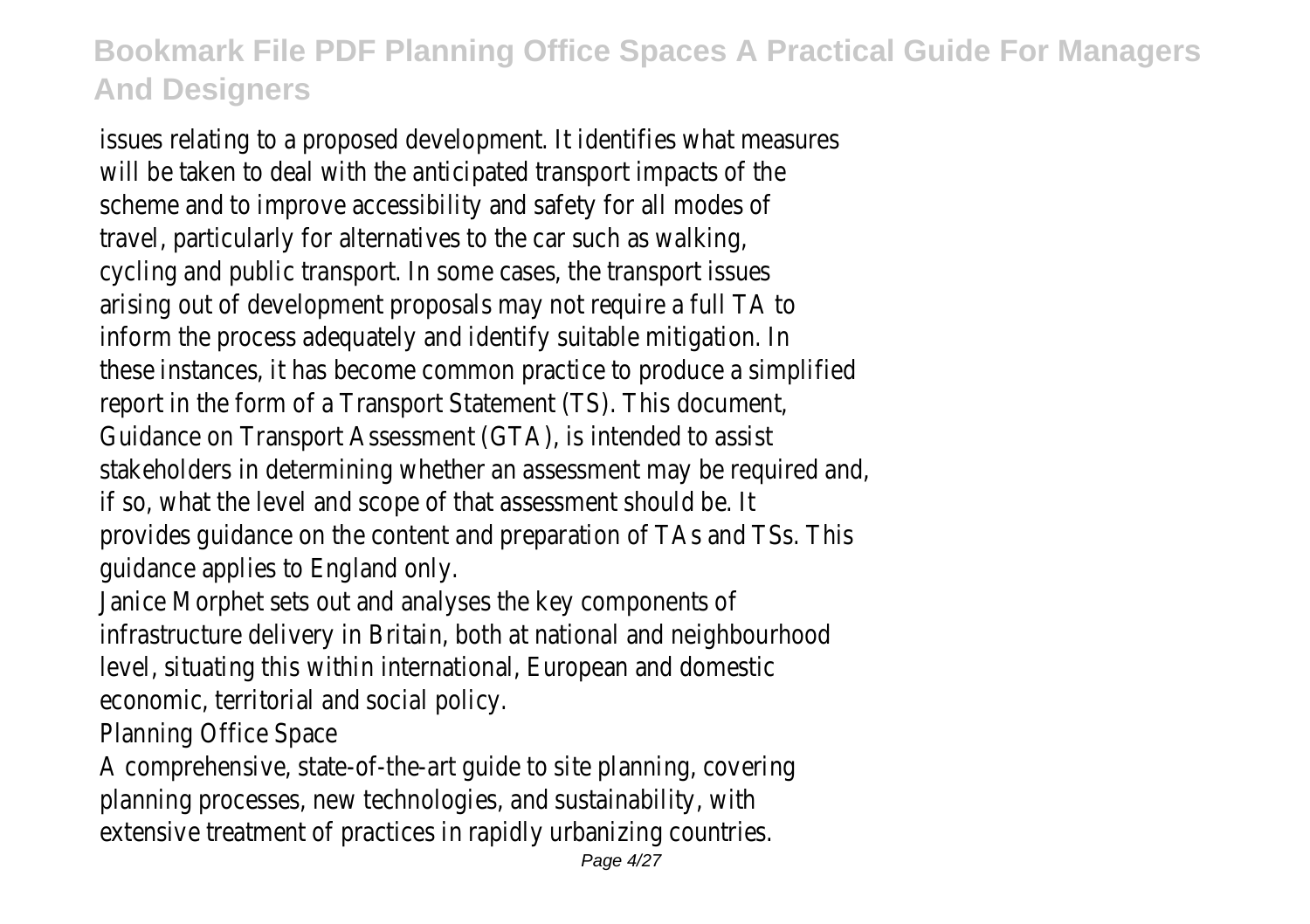Cities are built site by site. Site planning—the art and science of designing settlements on the land—encompasses a range of activities undertaken by architects, planners, urban designers, landscape architects, and engineers. This book offers a comprehensive, up-todate guide to site planning that is global in scope. It covers planning processes and standards, new technologies, sustainability, and cultural context, addressing the roles of all participants and stakeholders and offering extensive treatment of practices in rapidly urbanizing countries. Kevin Lynch and Gary Hack wrote the classic text on the subject, and this book takes up where the earlier book left off. It can be used as a textbook and will be an essential reference for practitioners. Site Planning consists of forty self-contained modules, organized into five parts: The Art of Site Planning, which presents site planning as a shared enterprise; Understanding Sites, covering the components of site analysis; Planning Sites, covering the processes involved; Site Infrastructure, from transit to waste systems; and Site Prototypes, including housing, recreation, and mixed use. Each module offers a brief introduction, covers standards or approaches, provides examples, and presents innovative practices in sidebars. The book is lavishly illustrated with 1350 photographs, diagrams, and examples of practice. People Analytics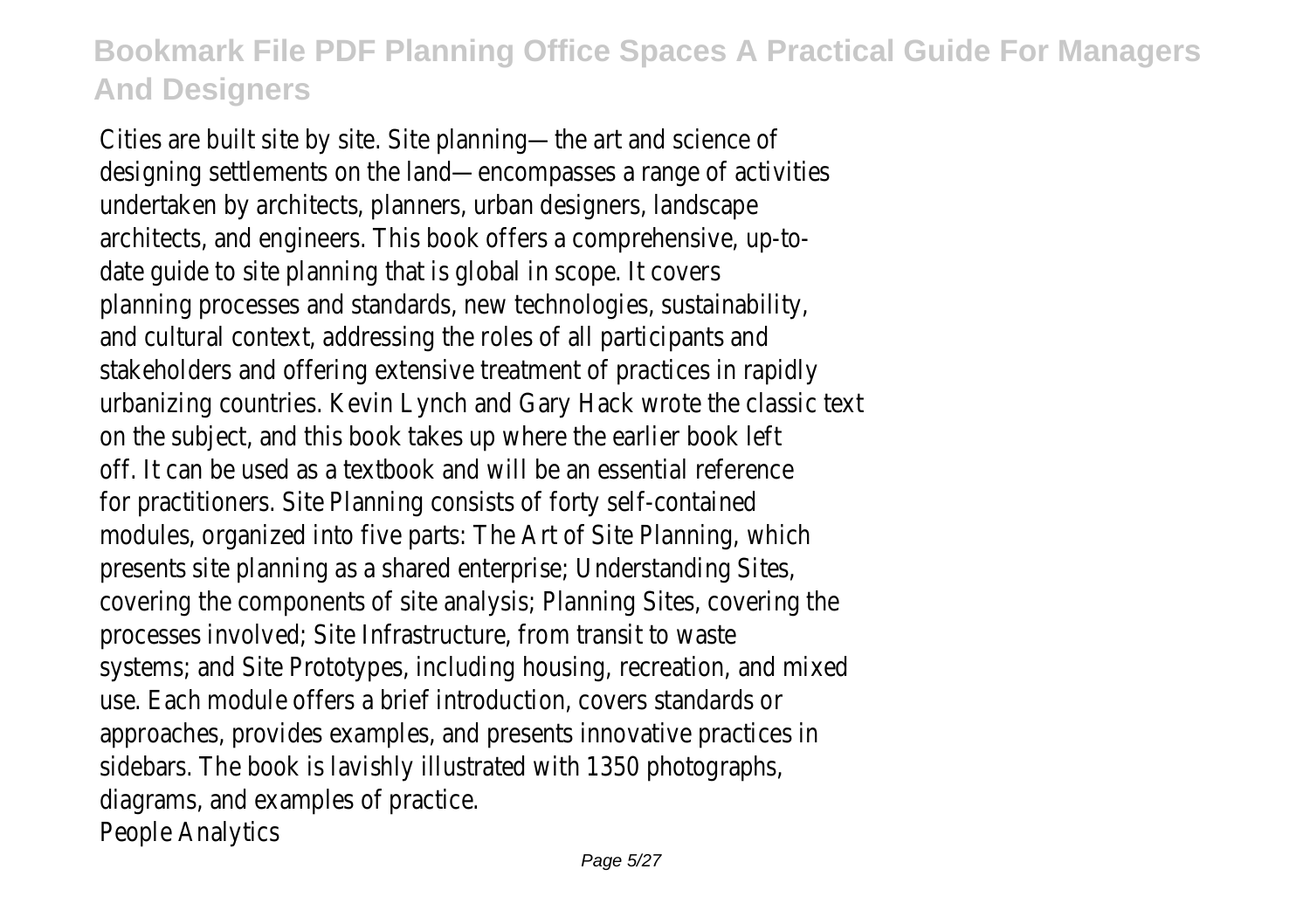Successful Health & Safety Management Historic England Advice Note 1 (Second Edition) Guidance for Mainstream and Special Schools Innovations in Office Design Design Lessons from the Modern Office Conservation Area Designation, Appraisal and Management This book is the first systematic attempt to introduce the current practice and statistics of town planning in Hong Kong. Part I gives an analytical account of the practical and ideological context, discusses design principles and describes procedures of town planning with particular reference to change in use. The emphasis is on skills of plan interpretation and an appreciation of the intellectual disposition of planners and various objective constraints confronting them. Part II is the first of its kind in presenting and analysing the statistics of planning applications for 11 zones from 1978 to 1998. The success rates of planning applications as well as the main reasons used by the Town Planning Board for rejecting planning applications are elucidated. This report is one of a series of reviews, commissioned by the Chancellor of the Exchequer, to accompany the pre-Budget report 2006 (to be published 6 December 2006, Cm. 6984, ISBN 0101698429). It sets out recommendations to reform the planning system in England in support of sustainable economic growth and prosperity, whilst securing delivery of wider objectives including promoting community involvement, supporting local democracy and enhancing the environment. Key issues identified include the need: to ensure the planning system is more responsive to the market whilst delivering sustainable development; to ensure the appropriate use of land and to better manage the growing demand for development land; to streamline the Page 6/27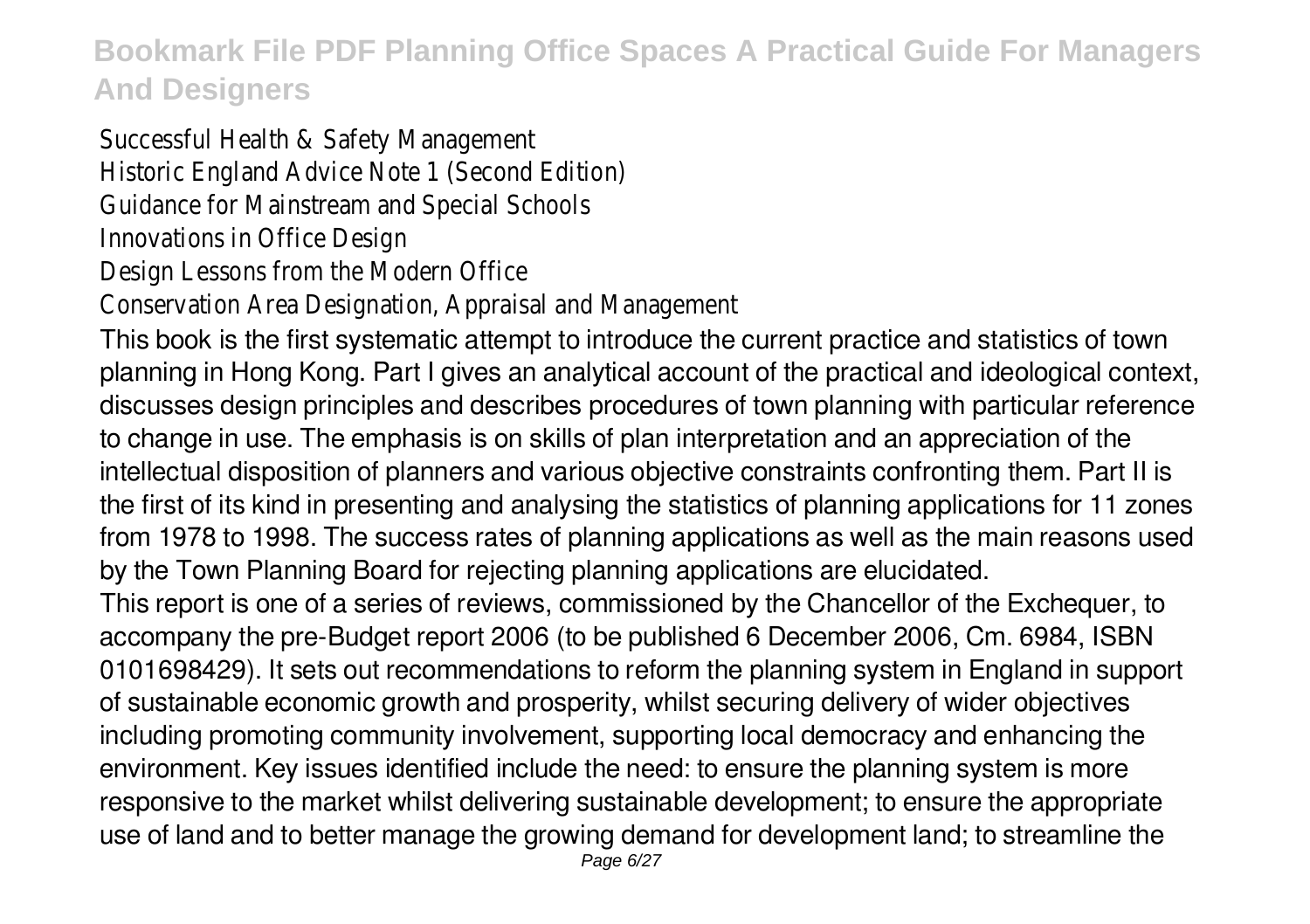planning system to increase certainty, reduce complexity and costs; to enhance the speed and quality of local authority decision-making; and to improve the appeals system to reduce delays. Recommendations include: the introduction of a new system for dealing with major infrastructure projects, based around national Statements of Strategic Objectives, and with a new independent Planning Commission to determine applications; the promotion of a positive planning culture within the plan-led system so that applications should be approved unless there is good reason to believe that the environmental, social or economic costs will exceed respective benefits; encouraging planning bodies to review their green belt boundaries to promote sustainable new development beyond towns and cities; and removal of the need for minor commercial developments that have little wider impact to require planning permission.

Planning Office SpacesA Practical Guide for Managers and DesignersLaurence King Publishing This is the first volume exclusively devoted to research methods in language policy and planning (LPP). Each chapter is written by a leading language policy expert and provides a how-to guide to planning studies as well as gathering and analyzing data Covers a broad range of methods, making it easily accessible to and useful for transdisciplinary researchers working with language policy in any capacity Will serve as both a foundational methods text for graduate students and novice researchers, and a useful methodological reference for experienced LPP researchers Includes a series of guidelines for public engagement to assist scholars as they endeavor to incorporate their work into the public policy process Simple Solutions for Planning and Design

Planning Learning Spaces

How Social Sensing Technology Will Transform Business and What It Tells Us about the Future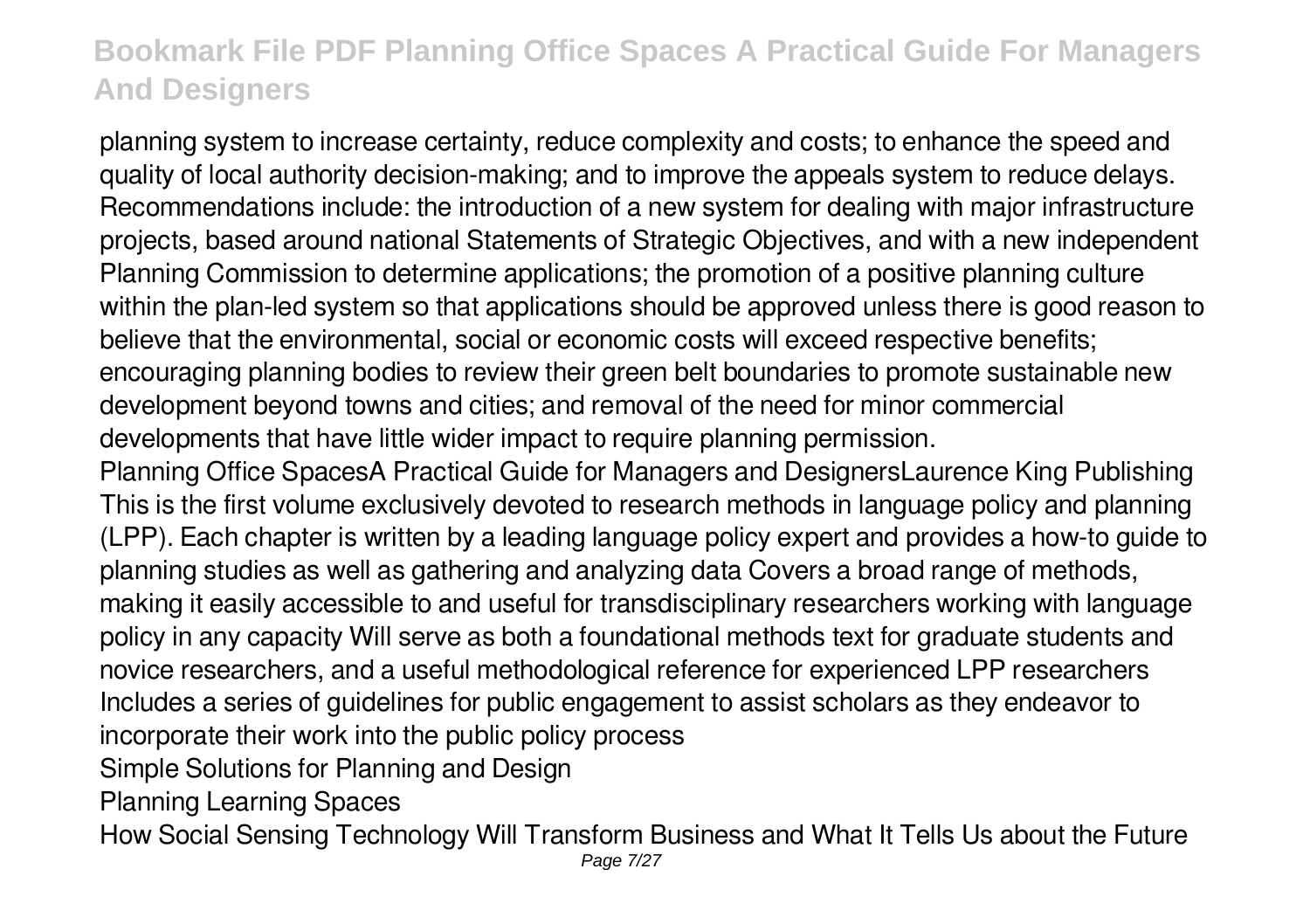#### of Work

Office Space Planning and Management

Where We Work

#### A Practical Guide for Architects, Designers, School Leaders

Spaces for Innovation

This guide is intended as a companion to Planning Policy Guidance (PPGs) [and subsequent Planning Policy Statements (PPSs)] and aims to encourage better design and to stimulate thinking about urban design. The guide is relevant to all aspects of the built environment, from the design of buildings and spaces, landscapes, to transport systems; and for planning and development at every scale, from streets and their neighbourhoods, villages and cities, to regional planning strategies.

This publication sets out the statutory requirements for signing, lighting, and guarding at street works and road works. This is the core reference manual for utility companies, local authorities, street work contractors and others whose dayto-day business involves street works (works by statutory undertakers and other utility companies etc) and road works (works to maintain or repair road infrastructure). The code, which covers all of the UK and includes national variations, is now compulsory for highway/road authorities in England, Wales and Northern Ireland. It applies to all single carriageway roads and dual carriageways with a speed limit of 40 mph or less. The code is now divided into three parts: Basic Principles, Operations, and Equipment and Vehicles; site layout diagrams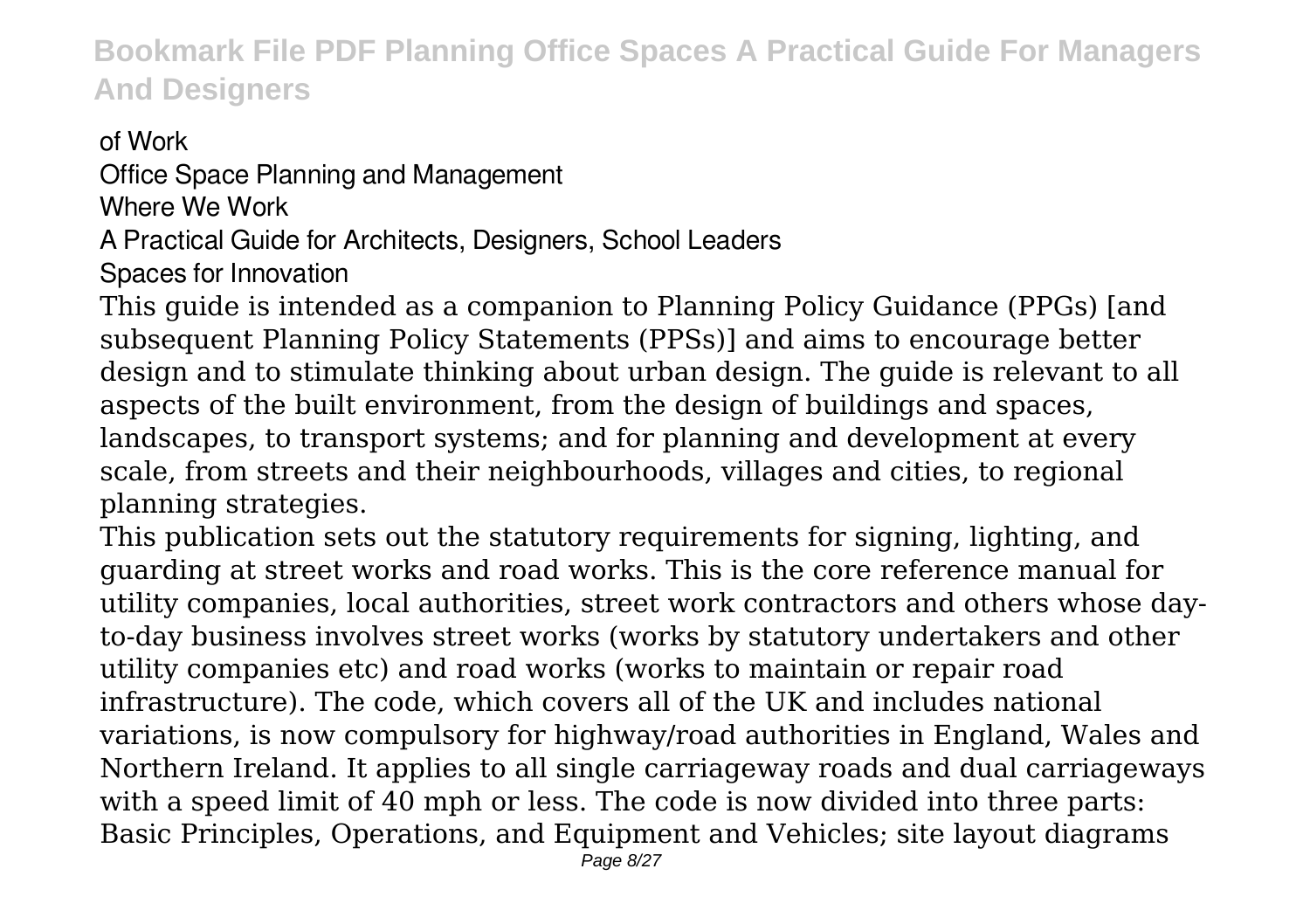have been redrawn to make them easier to understand. There is: increased emphasis on using risk assessment and guidance on what to consider in such assessments; strengthened guidance on providing for pedestrians and cyclists and new guidance on traffic control measures related to road closures, one-way working and temporary road obstructions; enhanced advice on other traffic control measures including works near tramways and railways, and mobile/short duration works; and updated advice on high visibility clothing and the signing and conspicuity requirements for work vehicles. Effective from 1 October 2014 when it will supersede the 2001 edition (ISBN 9780115519581).

Space planning involves much more than sketching a preliminary floor plan. A designer must take a client's programming needs into account and must also consider how other factors such as building codes and environmental factors affect a spatial composition. Space Planning Basics, now in its Third Edition, offers a highly visual, step-by-step approach to developing preliminary floor plans for commercial spaces. The book provides tools for visualizing space and walks the designer through other considerations such as building code requirements and environmental control needs. Specific programming techniques covered include matrices, bubble diagrams, CAD templates, block plans, and more. New to this edition are coverage of the basics of stair design, an essential aspect for planning spaces.

THE UPDATED DEFINITIVE REFERENCE ON MEDICAL AND DENTAL OFFICE DESIGN Medical and Dental Space Planning is an indispensable guide to the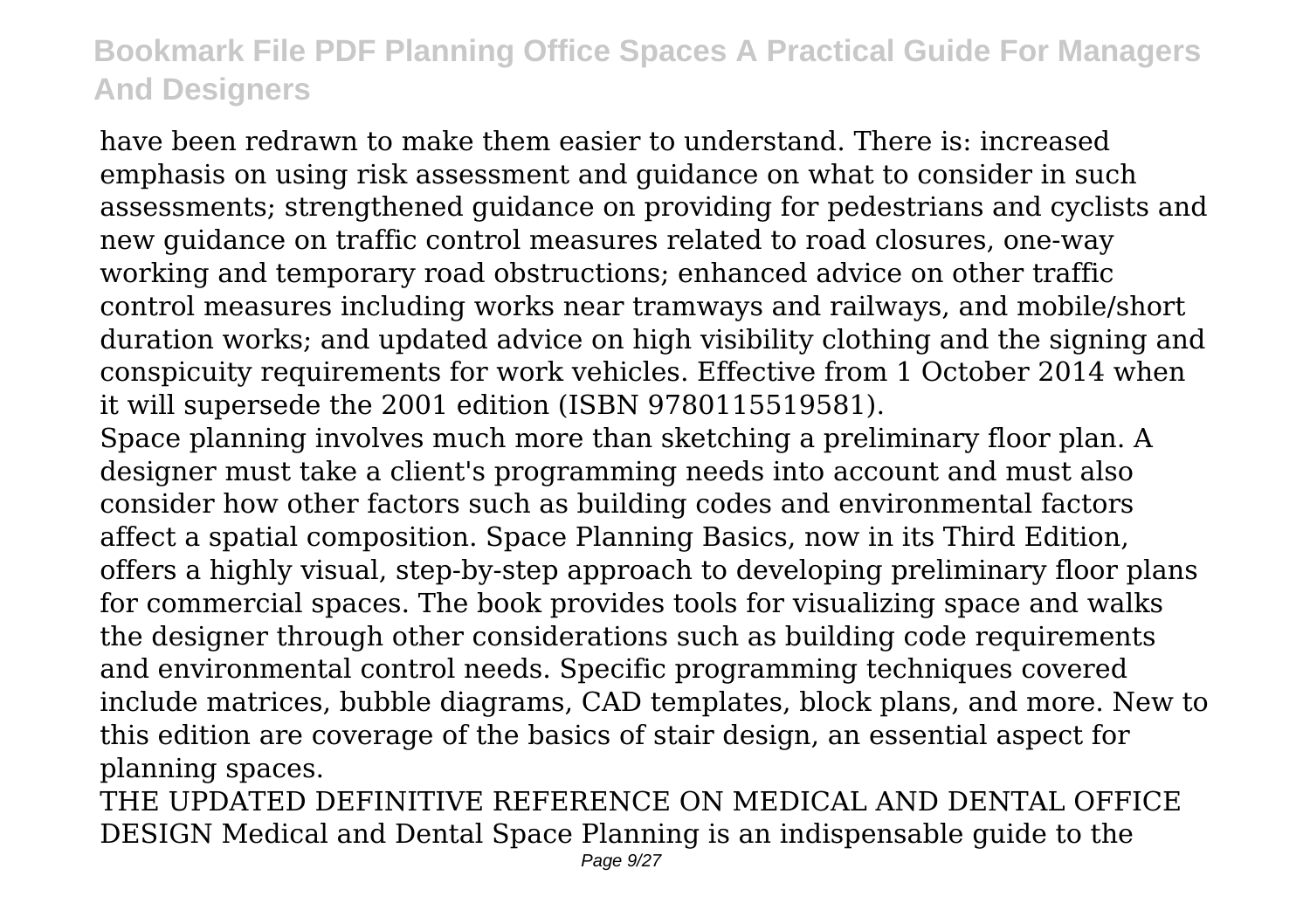myriad of details that make a medical or dental practice efficient and productive. The unique needs of more than thirty specialties, as well as primary care, are explained in the context of new technology and the many regulatory and compliance issues influencing design. Concepts are also presented for ambulatory surgical centers, diagnostic imaging, clinical laboratories, breast care clinics, endoscopy centers, community health centers, radiation oncology, and singlespecialty and multispecialty group practices and clinics. A thorough review of the latest dental technology and many creative space plans and design ideas for each dental specialty will be of interest to both dentists and design professionals. Important topics like infection control are top of mind, influencing every aspect of dental office design. An "inside look" at what goes on in each specialist's office will familiarize readers with medical and dental procedures, how they are executed, and the types of equipment used. Technology has radically impacted medical and dental practice: digital radiography, electronic health records, mobile health devices, point-of-care diagnostic testing, digital diagnostic instrumentation, CAD/CAM systems for digital dental impressions and milling of restorations in the dentist's office, portable handheld X-ray, and 3D cone beam computed tomography for dentists all have major implications for facility design. The influence of the Affordable Care Act is transforming primary care from volumebased to value-based, which has an impact on the design of facilities, resulting in team collaboration spaces, larger consultative examination/assessment rooms, and accommodation for multidisciplinary practitioners who proactively manage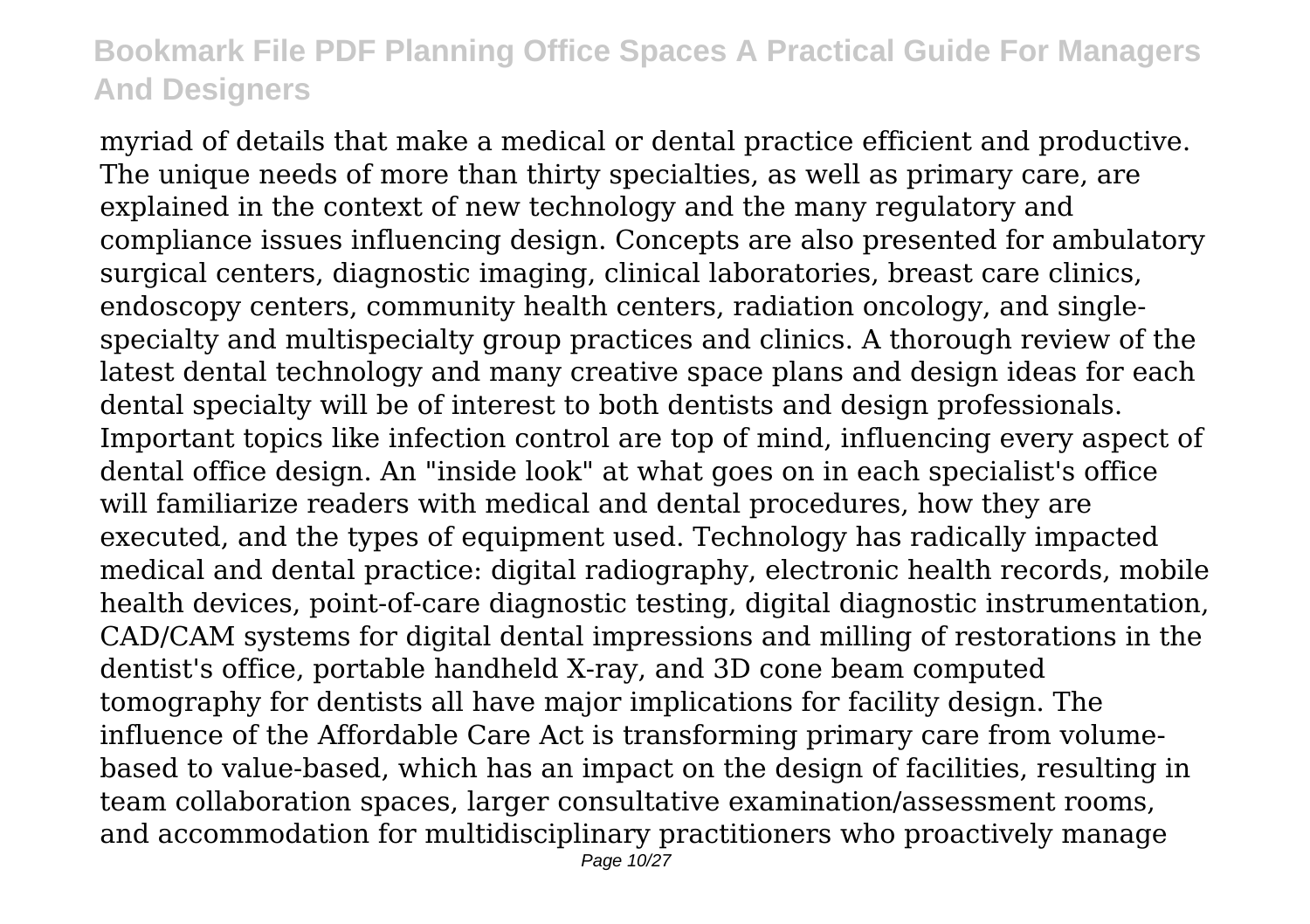patient care, often in a patient-centered medical home context. The wealth of information in this book is organized to make it easy to use and practical. Program tables accompany each medical and dental specialty to help the designer compute the number and sizes of required rooms and total square footage for each practice. This handy reference can be used during interviews for a "reality check" on a client's program or during space planning. Other features, for example, help untangle the web of compliance and code issues governing officebased surgery. Illustrated with more than 600 photographs and drawings, Medical and Dental Space Planning is an essential tool for interior designers and architects as well as dentists, physicians, and practice management consultants. Final Report, Recommendations How Engaging Workspaces Lead to Transformation and Growth Infrastructure Delivery Planning

The Essential Guide to the Use of Land and Buildings Under the Planning Acts Town Planning Practice

A Code of Practice

Future Office

"A welcome and timely addition to the subject of school design at a time of great change."—Professor Alan Jones, President of the Royal Institute of British Architects "Comprehensive but also very practical approach."—Andreas Schleicher, Director for the Directorate of Education and Skills in Paris, France "Any community building a new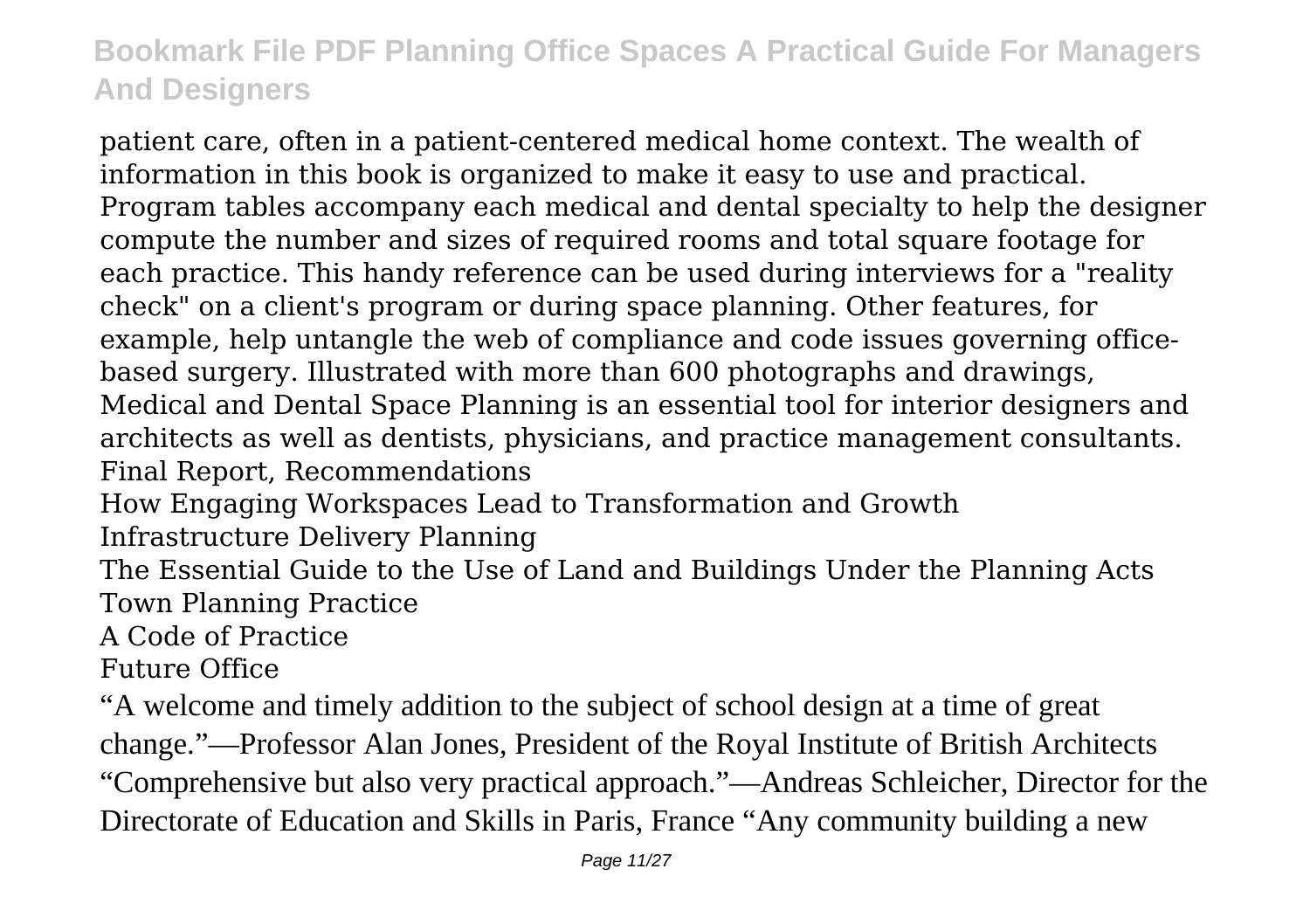school should read this book."—Michael B. Horn, Clayton Christensen Institute for Disruptive Innovation in Boston, USA "Builds a bridge from the simple to the extraordinary... awash in opportunity and inspiration."—Professor Stephen Heppell, Chair in Learning Innovation at the Universidad Camilo Jose Cela in Madrid, Spain Can school design help us to realize a new vision for education that equips young people for life in a fast-changing world? This is the big question at the heart of Planning Learning Spaces, a new guide for anyone involved in the planning and design of learning environments. Murray Hudson and Terry White have brought together educators and innovative school architects to pool their collective expertise and inspire the design of more intelligent learning spaces. The authors prompt readers to question common assumptions about how schools should look and how children should be educated: • Why have so many schools changed relatively little in more than a century? • What form should a school library take in the Internet age? • Do classrooms really have to be square? The book also tackles vital elements of learning space design such as the right lighting, heating and acoustics, and explores the key role of furniture, fixtures, and fittings. With contributions from leading professionals around the world, including Herman Hertzberger and Sir Ken Robinson, Planning Learning Spaces is an invaluable resource for architects, interior designers, and educators hoping that their project will make a genuine difference. Highly recommended reading for anyone involved with the process of building or updating an educational Page 12/27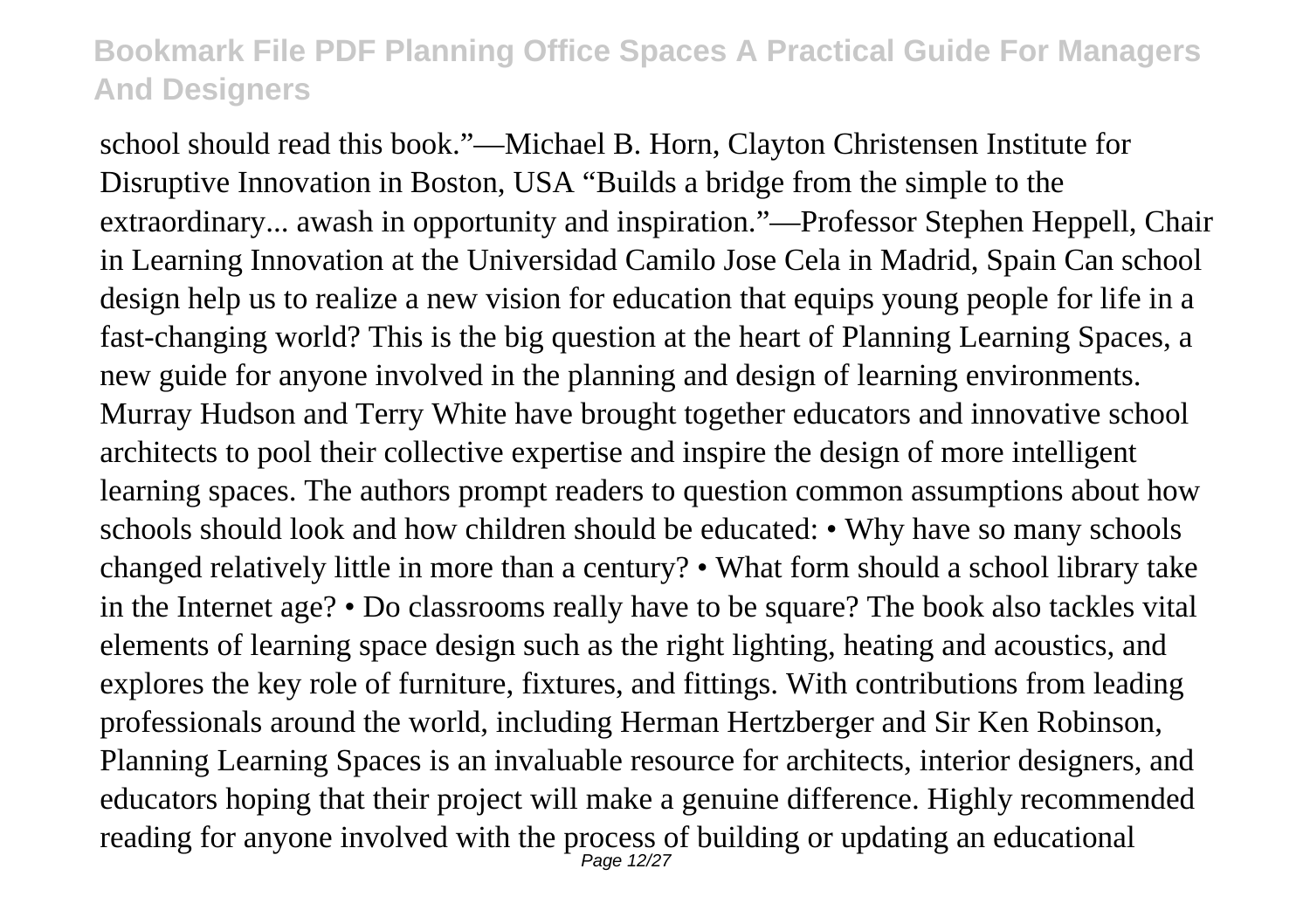#### space.

The workplace has been on a journey, from machine-like rows of desks in the 50s, to the private cubicles of the 70s, to the tech-inspired co-working spaces of the 2000s. But workplaces aren't just about configuration. This book will help you create a fantastic workplace - The Elemental Workplace. Everyone deserves a positive environment in which to live, learn, grow, share and contribute. Its creation is intuitive and simple. Strategic Workforce Planning is a practical guide to effectively assessing, managing and preparing for current and future workforce requirements. It demystifies the often complex and seemingly technical world of strategic workforce planning to explain what it is, why it's necessary and most importantly, how to do it. Packed full of advice and real-world examples, Strategic Workforce Planning is a playbook for workforce planning from beginning to end. It enables HR professionals to answer core business questions including how do I analyze future hiring demand? How do I assess what skills will be required in the future? How should I prioritize investments like training and development? How do I assess the supply of talent around the world? How do I identify the business drivers that impact workforce demand? It also covers the impact of artificial intelligence (AI), automation and machine learning on the global workforce and how to deal with these implications. Whether you're a start-up, small business or a large corporate, this book will show you how to align people strategy with company strategy to ensure your organization Page 13/27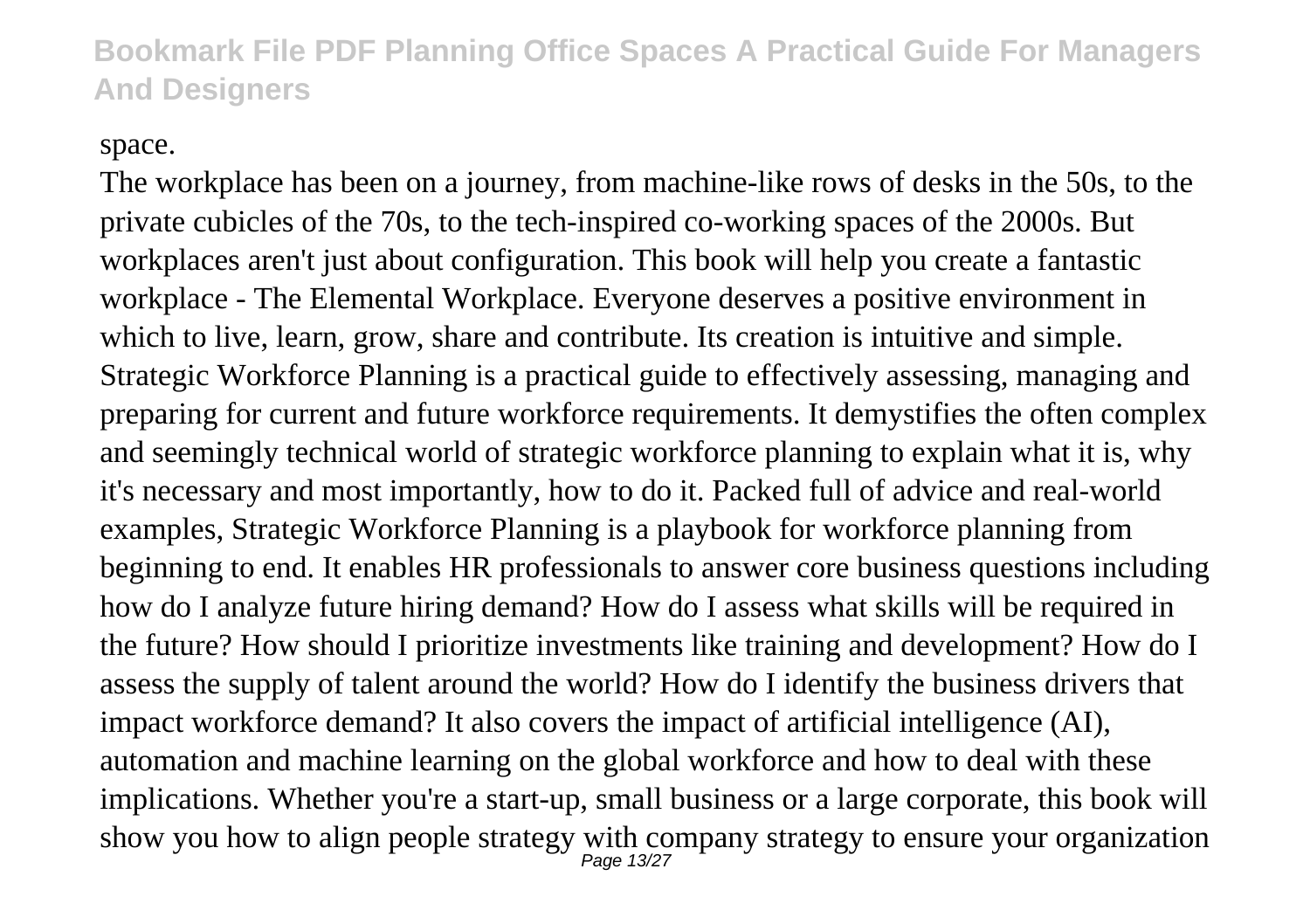#### maintains its competitive advantage.

Building Bulletin 102 provides a framework for designing new school buildings for disabled children and children with special educational needs (SEN) within any setting, mainstream or special. The purpose of this title is to offer a strategic master plan and a carefully considered brief to ensure that the design takes on board the organisation, aims and priorities of the school. This bulletin sets out 'inclusive design principles' that should underpin every project for disabled children and those with SEN. Case studies and illustrated examples are provided to show how these design principles can be implemented. The central chapters are divided by phase of education, highlighting to local authorities and all those involved in the early stages of a project the key features when designing specific school spaces. Technical guidance follows, covering building construction, environmental services and the ICT needed to support children with SEN and disabilities. Supersedes and replaces Building bulletins 77, Designing for pupils with special educational needs (1992, ISBN 9780112707967), 91, Access for disabled people to school buildings (1999, ISBN 9780112710622) and 94, Inclusive school design (2001, ISBN 9780112711094).

International Practice

The 12 Elements for Creating a Fantastic Workplace for Everyone An Effective Practice Approach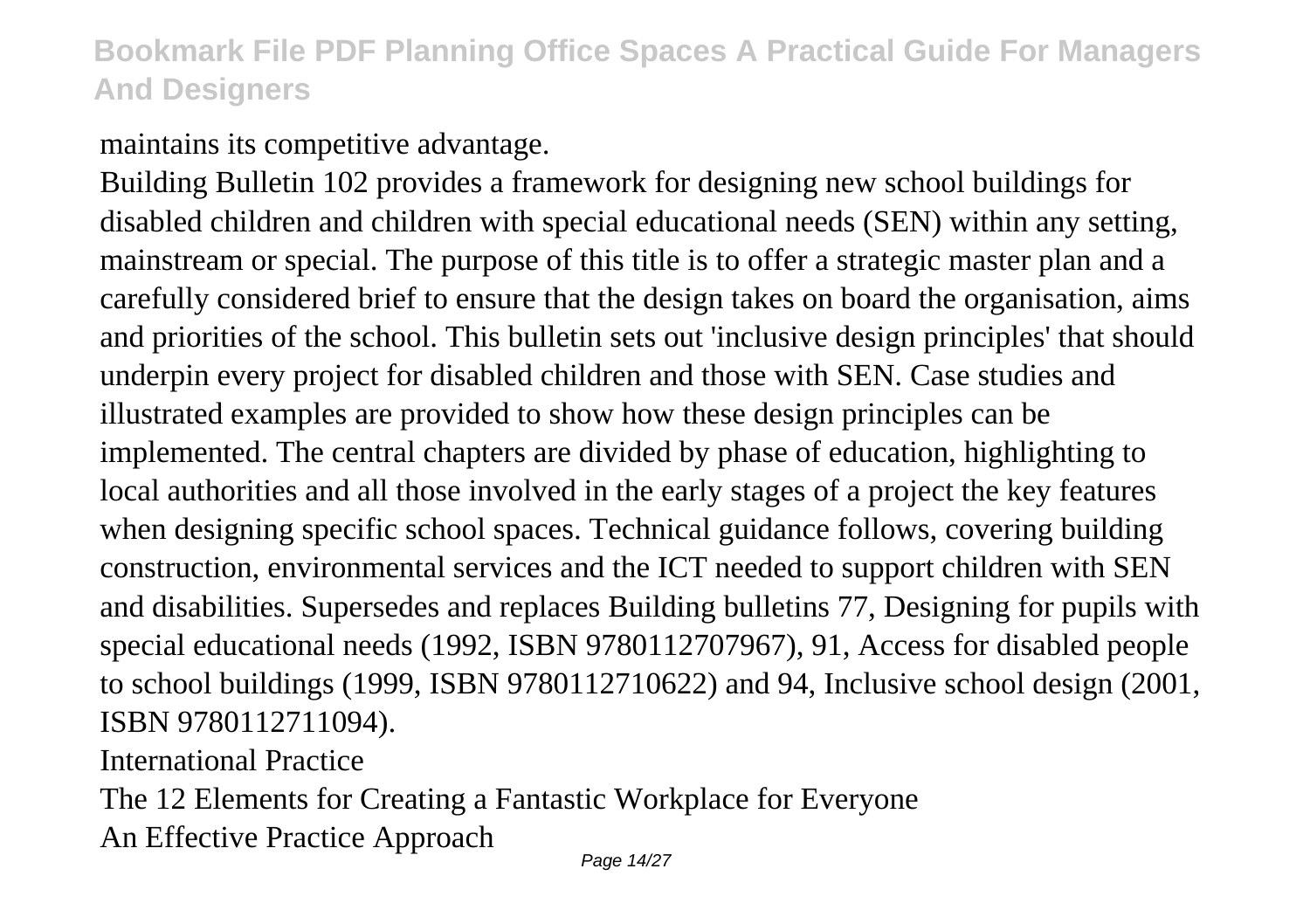### Site Planning

# A Manager's Guide to Techniques and Standards

### A Guide to Good Practice

# Office Space Planning: Designs for Tomorrow's Workplace

Your personal consultant for creating the perfect home work space Here is all the information you need to create a comfortable, efficient home office custom designed to meet your personal and professional needs. In this book, architect and home office design expert Neal Zimmerman shows you how to plan, design, and equip the home office that's right for you. He helps you decide when to do the work yourself and when to hire professionals; and his numerous floor plans, photos, and examples provide countless design ideas and solutions to virtually every problem you encounter. This practical and inspiring guide provides Clear, step-by-step instructions for planning, organizing, and designing your home office space Simple tools for controlling costs and ensuring that you get the results you want Extensive coverage of workstation design Hundreds of photos, floor plans, and drawings to inspire the imagination and solve problems A broad range of design options to fit every budget Surveys of equipment, furnishings, and accessories available to help make your home office a better organized, more comfortable place to work Guidelines for those who are considering extensive<br>Page 15/27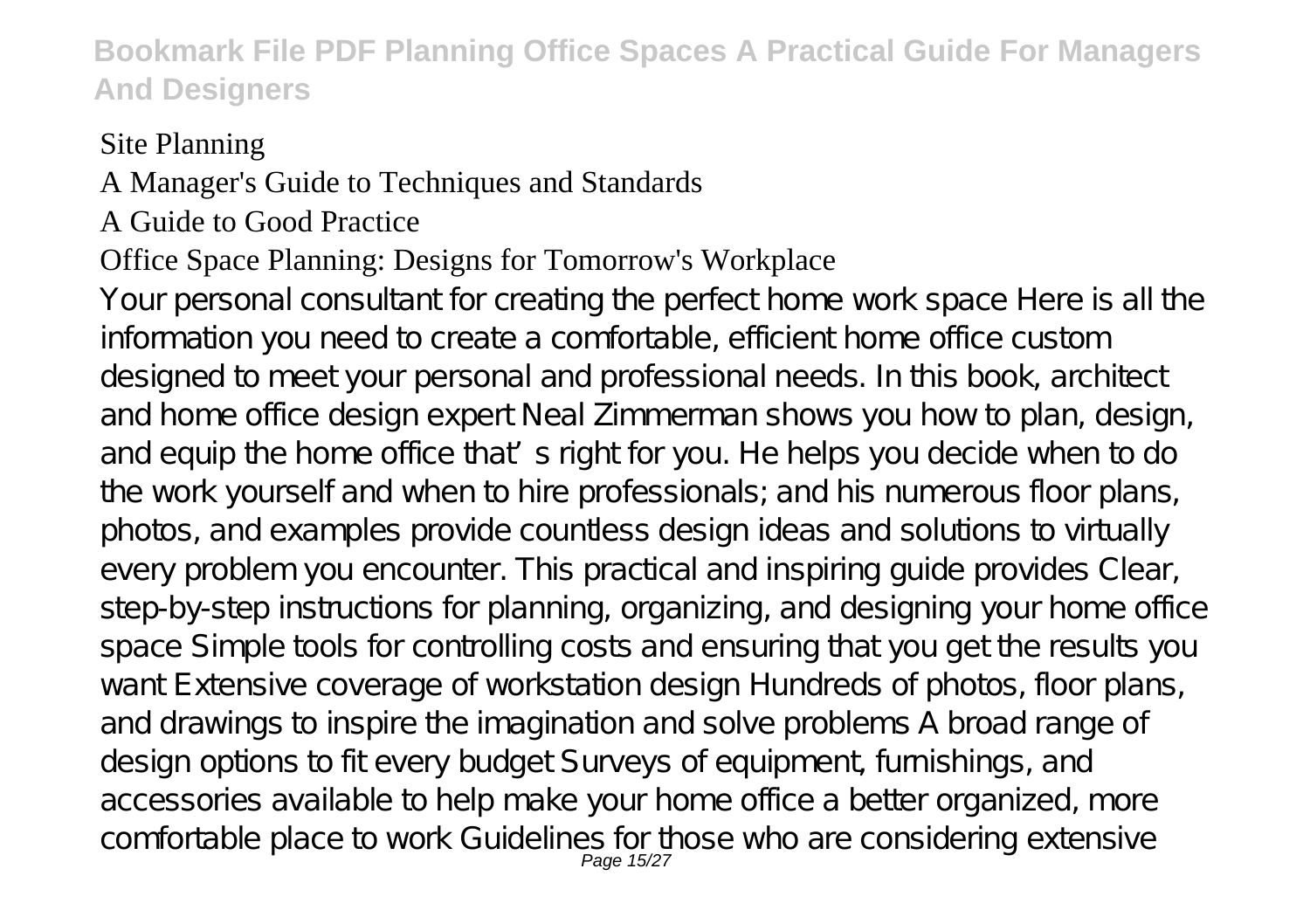renovations A section on planning for the desktop video era Charts, diagrams, planning methods, and inventory sheets to streamline the planning and design process

The office is dead. Long live the office. Despite decades of predictions that the office is on the verge of extinction, it is surviving and thriving. Of course, things are changing. And changing fast. Digital technologies are transforming not only the work we do, but also the ways our workplaces are designed, built and operated. Automation and AI mean that some jobs will no longer exist whilst others will be created. But the very essence of the workplace — human interaction and collaboration, remains as necessary as ever. In fact, it is the human focus that is driving this new age, with four generations now in the workplace together for the first time. Taking an interdisciplinary approach, this book discusses the impacts of these changes on the future of work and workplace. The latest technologies are also explored from voice and digital twins, to new materials such as graphene and battery-powered buildings. Every year, thousands of homeowners apply for planning permission and come away battered and bruised. As a council case officer, Martin Gaine was part of the problem, continuously rejecting applications from poorly prepared applicants. Seeing that they were getting a raw deal, he founded Just Planning, a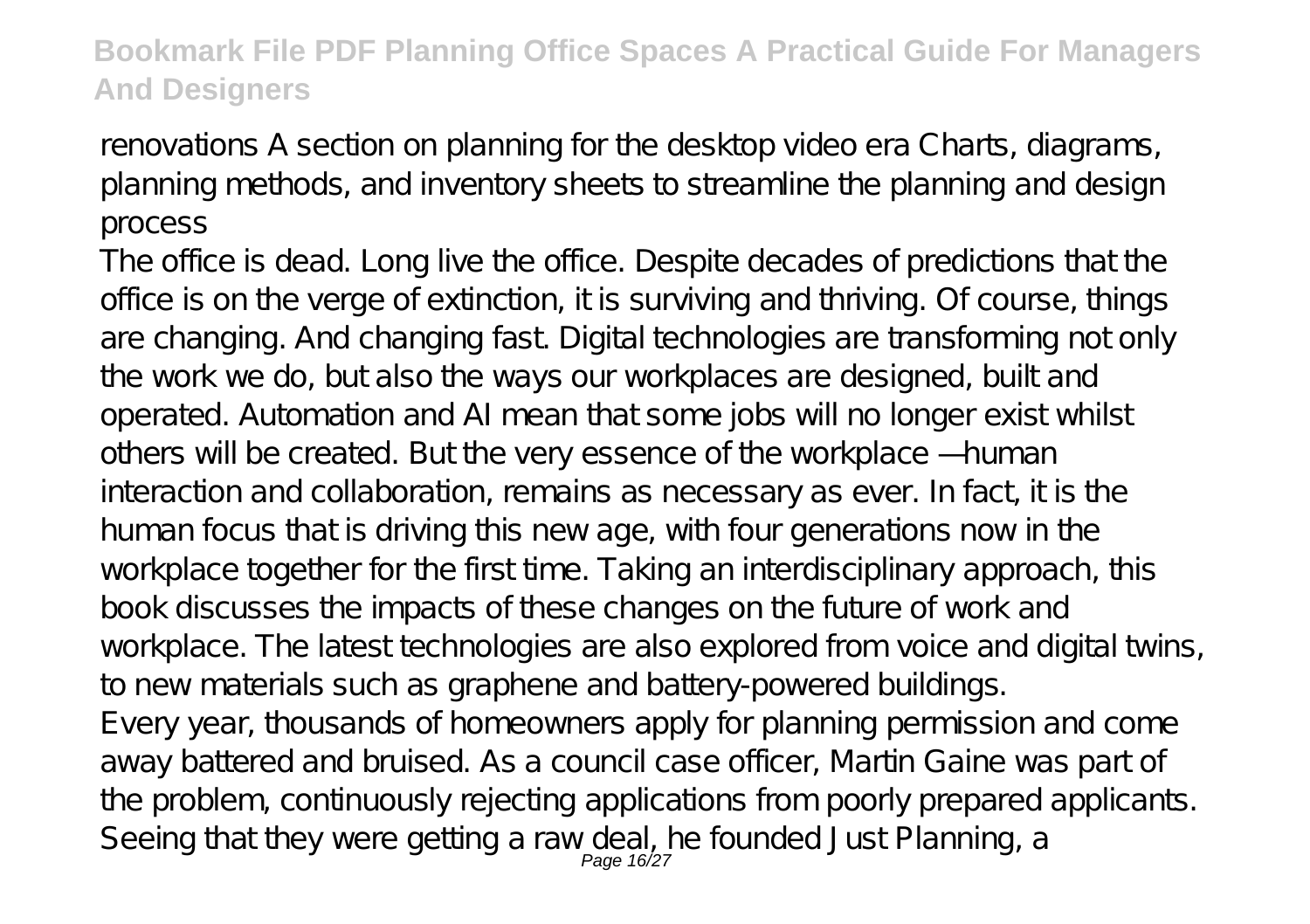consultancy dedicated to helping homeowners to beat the planners. How to Get Planning Permission is a lively and accessible guide for homeowners. Full of practical detail and real-life case studies, its 6-step programme explains how to: choose the right designer - exploit Permitted Development rights (where permission is not required at all) - understand how planning decisions are really made - apply tactically and effectively - deal with a refusal - avoid the agony of enforcement Martin explains how to decide, in the first instance, what kind of extension you really need (size isn't everything) and how to get the best professional advice. He describes the planning decision making process – how to understand, apply and overcome planning policies, how to manage neighbour objections and how to build rapport with your case officer. A refusal of planning permission is not the end of the road – this book shows that it can be a constructive part of the planning journey and some permissions will only ever be secured at appeal. Planning is not a fair fight, but with the professional insight, advice and strategies Martin lays out in How to Get Planning Permission you can stack the odds in your favour.

As we think about the future of the office in a post-pandemic world, this book provides an indispensable reference tool. The office isn't dead. But just in what form will it live? Departing from Frame's successful The Other Office series, Page 17/27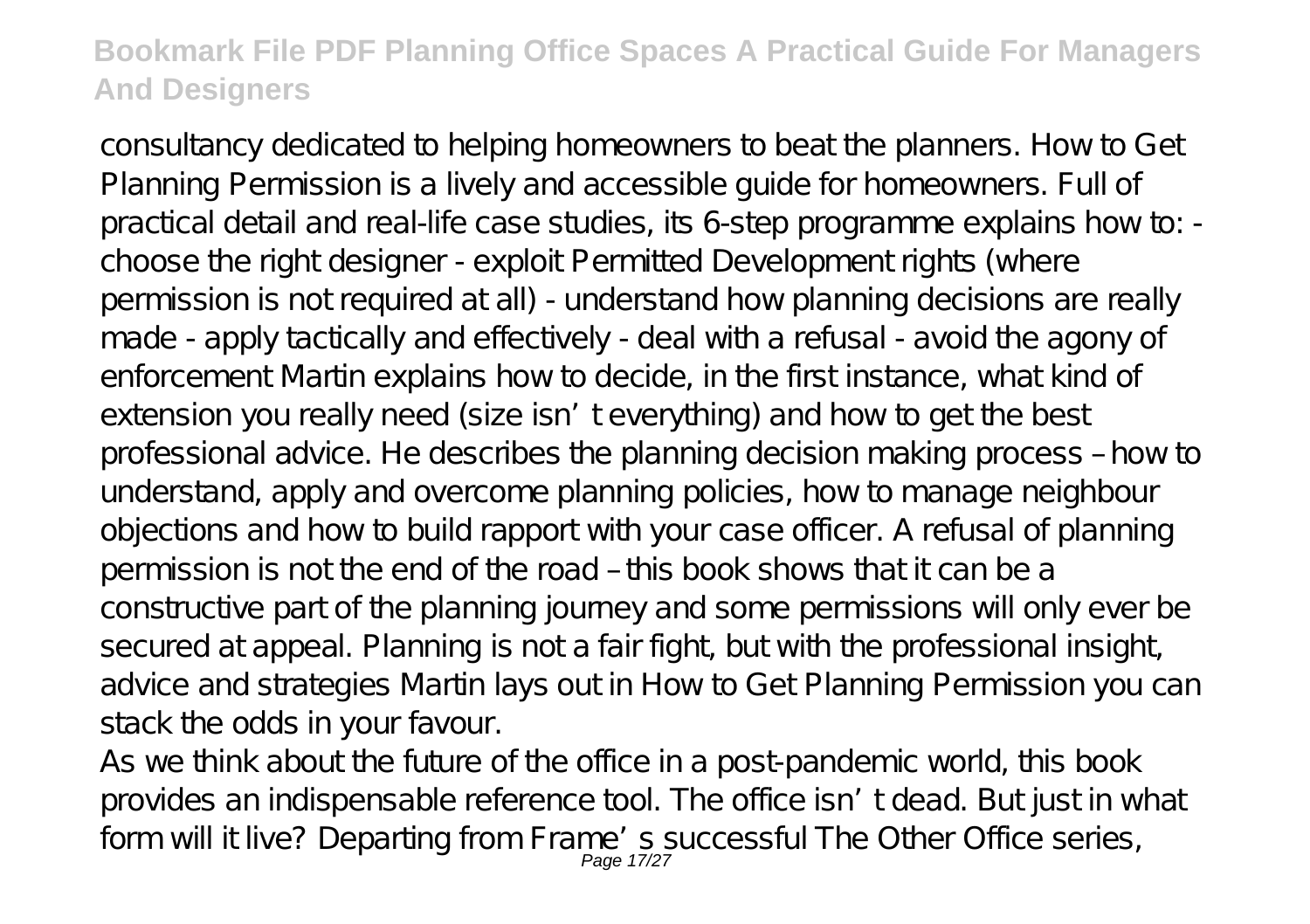Where We Work explores ground-breaking workspaces, providing an indispensable reference tool for interior designers, architects and companies alike. As we think about the future of the office in a post-pandemic world, this book presents important design lessons from the modern office through a curated showcase of 51 projects by designers worldwide. These lessons are highlighted as key takeaways at the end of each of the book's four chapters: Designing for Community, Flexibility, Identity, and Wellbeing. An introductory essay explores how these four ideas – or ideals – will continue to drive the workspaces of the future. Features •As we think about the future of the office in a post-pandemic world, this 320-page reference book showcases 51 pioneering workspace designs. •The book explores the various iterations of the contemporary workspace, from co-works and corporate offices to work café s and material libraries, and everything in between. •Projects are accompanied by a detailed description of the design concept, sketches, and stunning photography on four to eight-page features. Key takeaways at the end of each of the book's four chapters highlight important design lessons from the modern office. Appraisal and Evaluation in Central Government : Treasury Guidance A Practical Guide for Managers and Designers Developing Optimized Talent Strategies for Future Growth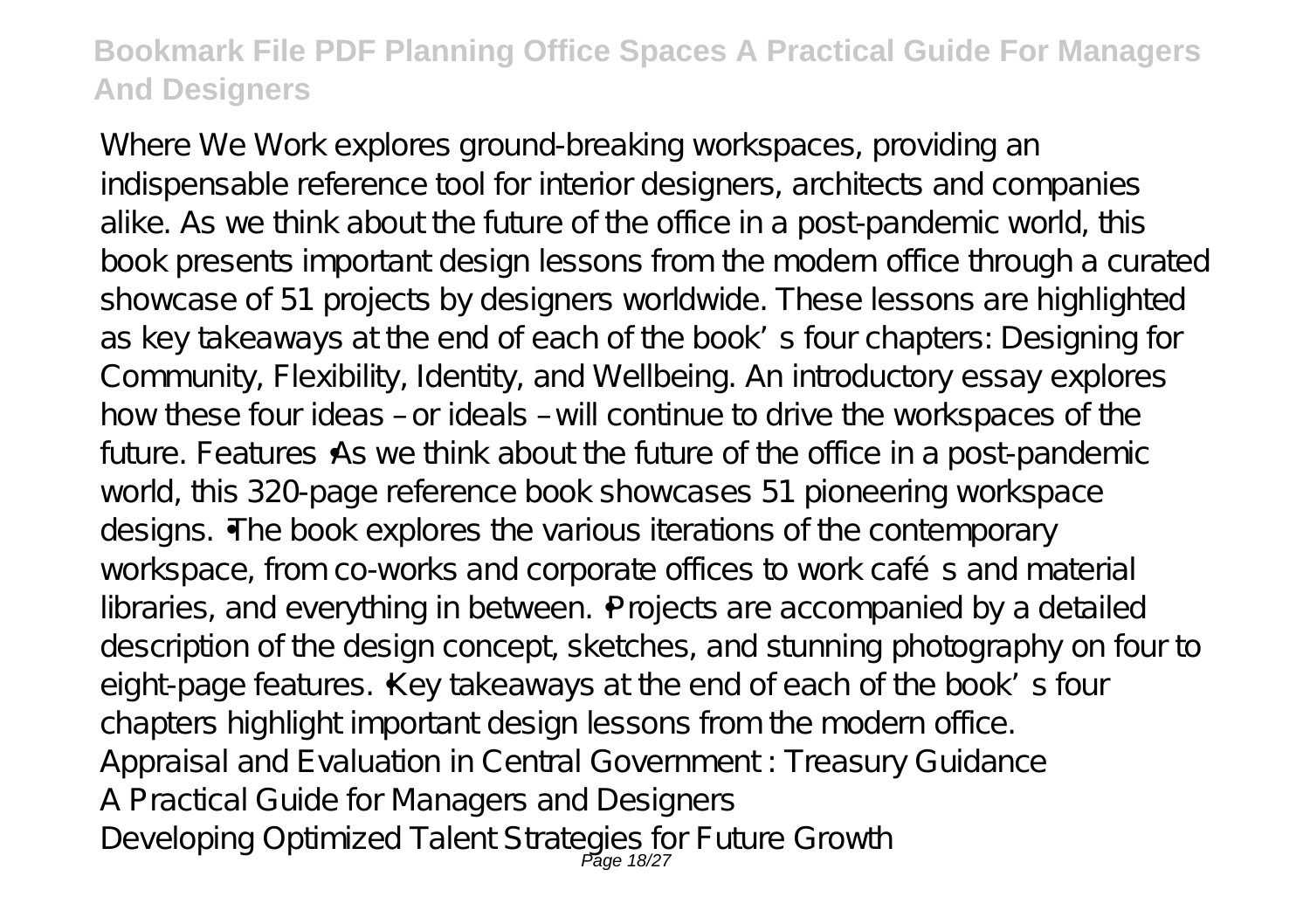# The Elemental Workplace Research Methods in Language Policy and Planning Strategic Workforce Planning Home Office Design

**This new edition incorporates revised guidance from H.M Treasury which is designed to promote efficient policy development and resource allocation across government through the use of a thorough, long-term and analytically robust approach to the appraisal and evaluation of public service projects before significant funds are committed. It is the first edition to have been aided by a consultation process in order to ensure the guidance is clearer and more closely tailored to suit the needs of users.**

**The National Planning Policy Framework 2012 sets out the Government's planning policies for England in achieving sustainable development and how these are expected to be applied. It sets out the requirements for the planning system only to the extent that it is relevant, proportionate and necessary to do so. It provides a framework within which local people and their accountable councils can produce their own distinctive local and neighbourhood plans, which reflect the needs and priorities of their communities. This Framework does not contain specific policies for nationally significant projects for which particular considerations apply. Divided into thirteen chapters, with three annexes, it looks at the following areas, including: building a competitive economy; ensuring town centre vitality;**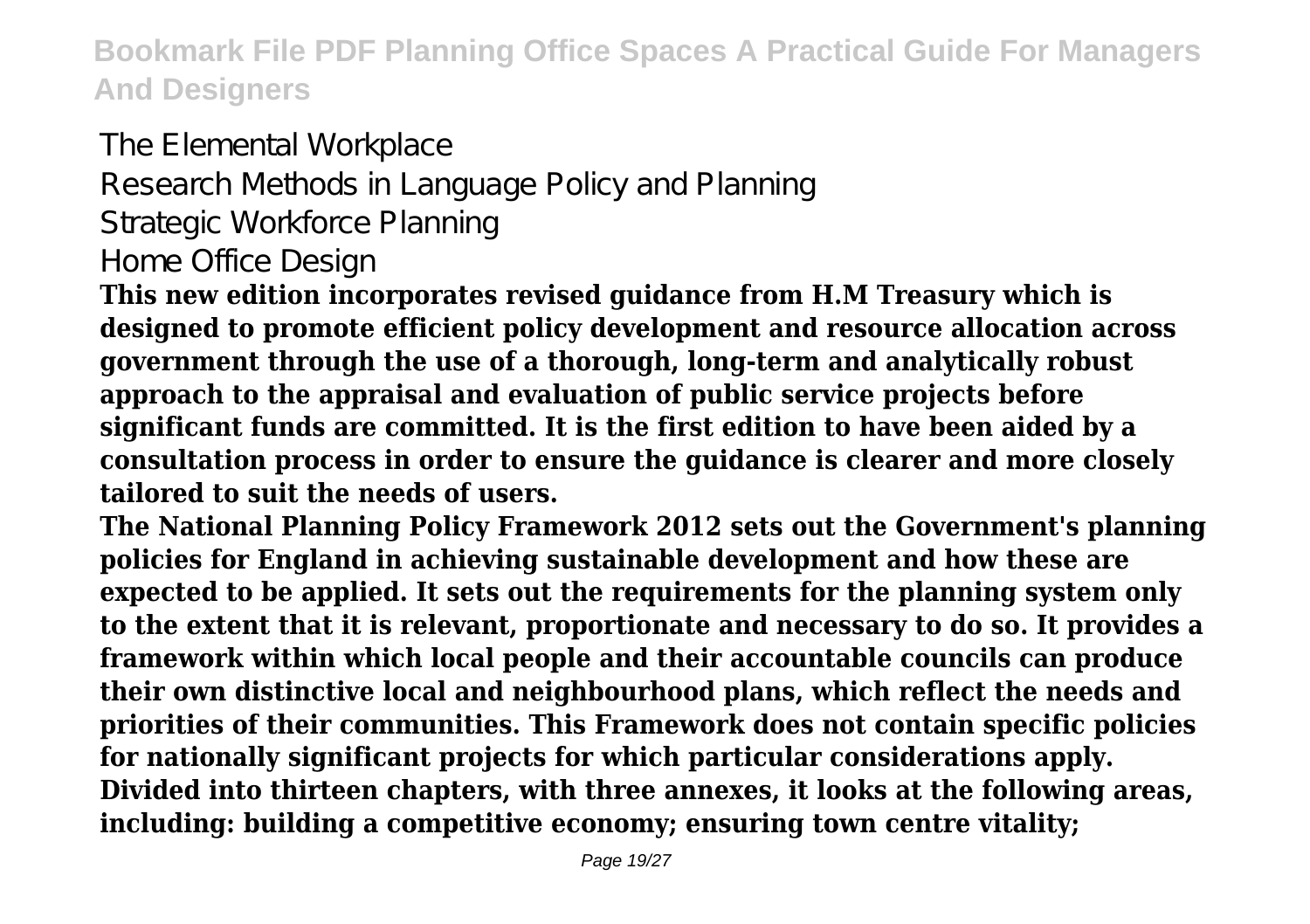**supporting a high quality communications infrastructure; delivering high quality homes; protecting the Green Belt; meeting the challenges of climate change, flooding and coastal change; conserving the natural and historic environments and facilitating the sustainable use of minerals.**

**Office design has changed significantly over the last few years and is now one of the most innovative areas of interior design. It used to be the case that only the public spaces of an office were creatively designed, but increasingly the staff areas are seen as key reflections of the company brand as well. In more radical offices, there is also a growing belief in the importance of work areas as social spaces and a blurring of the distinction between work and recreation. This book explores in detail 42 of the best recent office design schemes, featuring projects from leading architects around the world. Each project includes photographs as well as detailed drawings and plans, where appropriate, in addition to informative text describing the design concept and process. A bonus CD contains drawings featured in the book, in both eps and dwg (generic CAD) formats.**

**Why is high performance indoor wireless service needed, and how is it best implemented? As the challenge of providing better service and higher data speeds and quality for mobile applications intensifies, ensuring adequate in-building and tunnel coverage and capacity is increasingly important. A unique, single-source reference on the theoretical and practical knowledge behind indoor and tunnel radio planning, this book provides a detailed overview of mobile networks systems, coverage and capacity solutions with 2G, 3G and 4G cellular system technologies**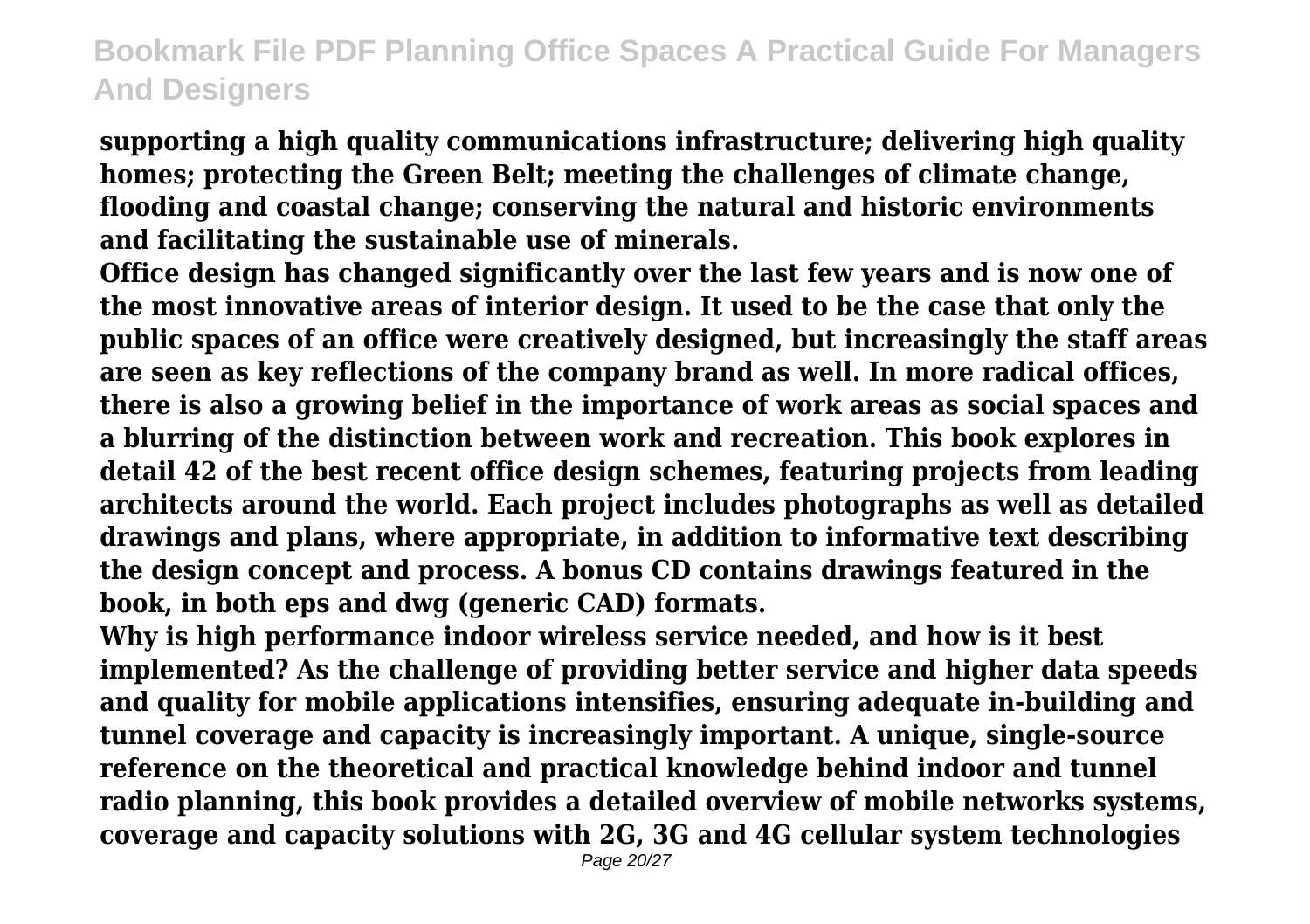#### **as a backdrop. Pedestrian Planning and Design Natural Ventilation for Infection Control in Health-care Settings A Practical Guide for 2G, 3G and 4G The Critical Influence Approach to Effective Work Environments Including the Use Classes Order Medical and Dental Space Planning Planning Office Space**

"Office Space Planning and Management" gives managers explicit and practical guidelines and standards for use in planning and managing office space, assessing present and future needs, introducing new systems, and ordering new furniture and equipment. Donald B. Tweedy presents common-sense thinking, numerous illustrations, checklists, diagrams, and alternative routes to more effective space utilization. He shows the reader how to analyze existing space and layouts and plan for office automation and new workcenters. He cogently addresses the goals of space management and offers detailed suggestions for achieving maximum efficiency and economy from available space and workers; having sufficient space for all operations while assuring the comfort and convenience of all workers; balancing capabilities of equipment and personnel; designing workcenters and stations that permit supervision and show sensitivity to the needs of interpersonal communication; and allowing flexibility for future changes. He emphasizes the necessity of coordinating such environmental factors as ventilation, heat, safety, light, noise, security, and decor and provides industry standards for lighting, acoustics, furniture, and equipment.

By combining new research on leadership and workspaces, Leadership in Spaces and Places argues for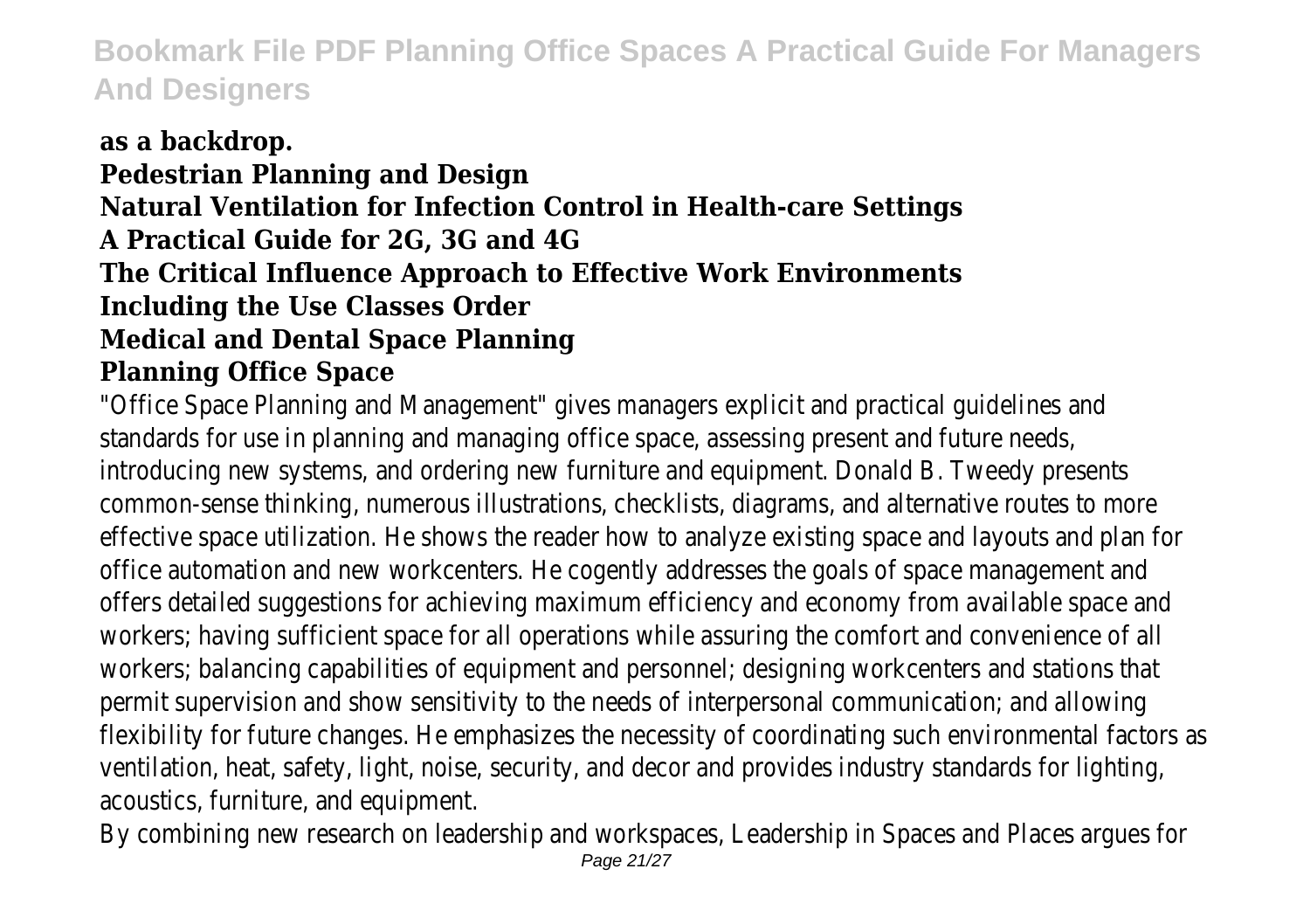a radical reconceptualization of leadership. They argue leadership is not only about leaders themselves, but is also affected by the built environment.

The Green Book

Change Your Space, Change Your Culture

Context, Procedures and Statistics for Hong Kong

How to Get Planning Permission - An Insider's Secrets

Planning Office Spaces

Guidance on transport assessment

*A research-based book about the relationship between the physical design of working environments and levels of creativity and innovation. The conversation around the impact of the physical environment on workplace behavior has grown over the past few years. This has been aided by the changing nature of the way we work and the increasing importance of creativity in many industries. Spaces for Innovation explains the relationship between the physical design of working environments and levels of creativity and innovation. Based on the available evidence, Spaces for Innovation identifies the physical characteristics of workspaces that are associated with high innovation potential and determine why they have an effect. A basic framework for the design of innovative environments, a 'pattern language' and a practical tool in this book, can be used in analysing ways to enhance physical space in the pursuit of innovation. The book* Page 22/27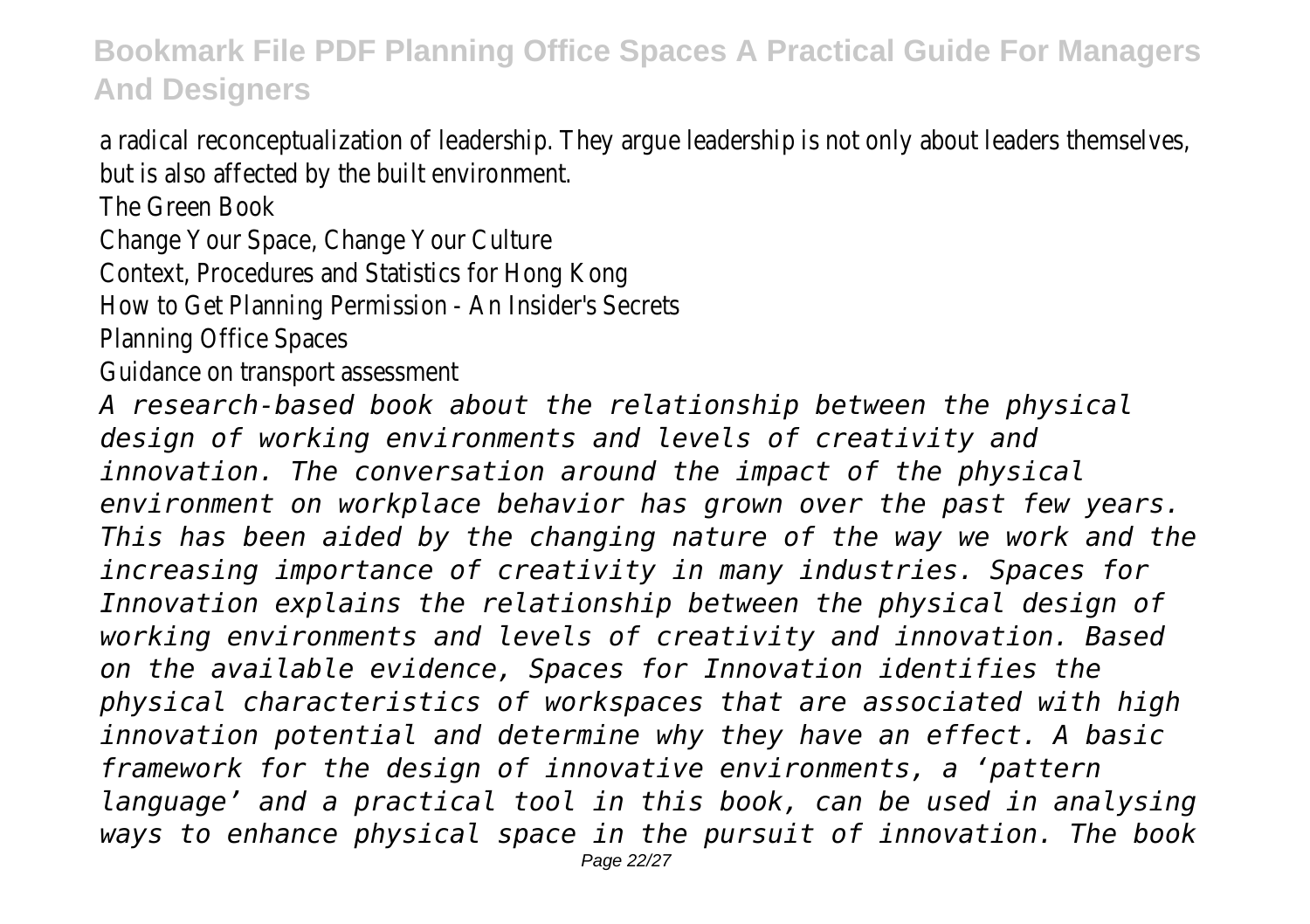*acts as a pattern guide, providing context, examples, inspiration and direction to help businesses explore and understand organisational challenges.*

*Discover powerful hidden social "levers" and networks within your company… then, use that knowledge to make slight "tweaks" that dramatically improve both business performance and employee fulfillment! In People Analytics, MIT Media Lab innovator Ben Waber shows how sensors and analytics can give you an unprecedented understanding of how your people work and collaborate, and actionable insights for building a more effective, productive, and positive organization. Through cutting-edge case studies, Waber shows how: Changing the way call center employees spent their breaks increased performance by 25% while significantly reducing stress Quantifying the failure of marketing and customer service to communicate led to a more cohesive and profitable organization Tweaking the balance of inperson and electronic communication can enhance the value of both Sensor data can help you discover who your internal experts really are Identifying employees involved in "creative" behaviors can help you promote innovation throughout your business Sensors and simulations can help you optimize your sick-day policies Measuring informal interactions can improve the chances that a merger, acquisition, or "mega-project" will succeed Drawing on his cutting-*Page 23/27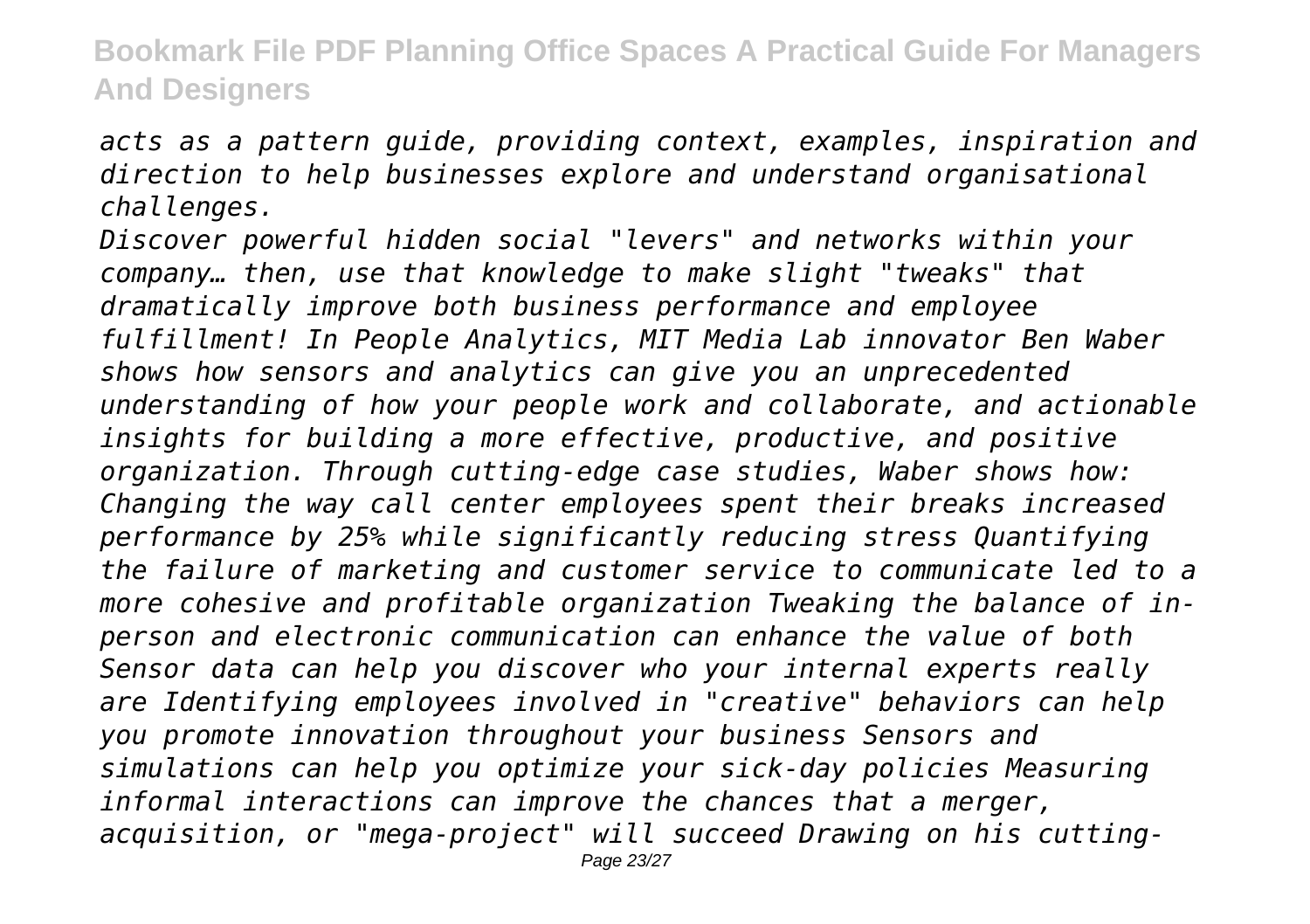*edge work at MIT and Harvard, Waber addresses crucial issues ranging from technology to privacy, revealing what will be possible in a few years, and what you can achieve right now. In bringing the power of analytics to organizational development, he offers immense new opportunities to everyone with responsibility for workplace performance.*

*"Diane Stegmeier's landmark findings on workplace behavior in the corporate setting will prove vital in determining workplace strategy over the next ten years." —Prentice Knight, CEO of CoreNet Global "The author takes a truly comprehensive approach to understanding the business barriers to the successful implementation of physical space design. The Critical Influence methodology identifies areas of resistance to change and addresses them, enabling the architectural and design firm to do what they do best—create the appropriate workplace solution." —from the Foreword by Greg Bendis "One of the most difficult aspects of facility management is the inability to link environmental improvements with measurable productivity results. Stegmeier's observations in this area are based on hard facts and real research, not just abstract theories. Her work is an essential tool for any professional looking to justify facility improvements that can actually support and advance the mission of the organization." —Heidi Schwartz, Editor-in-Chief of Today's Facility* Page 24/27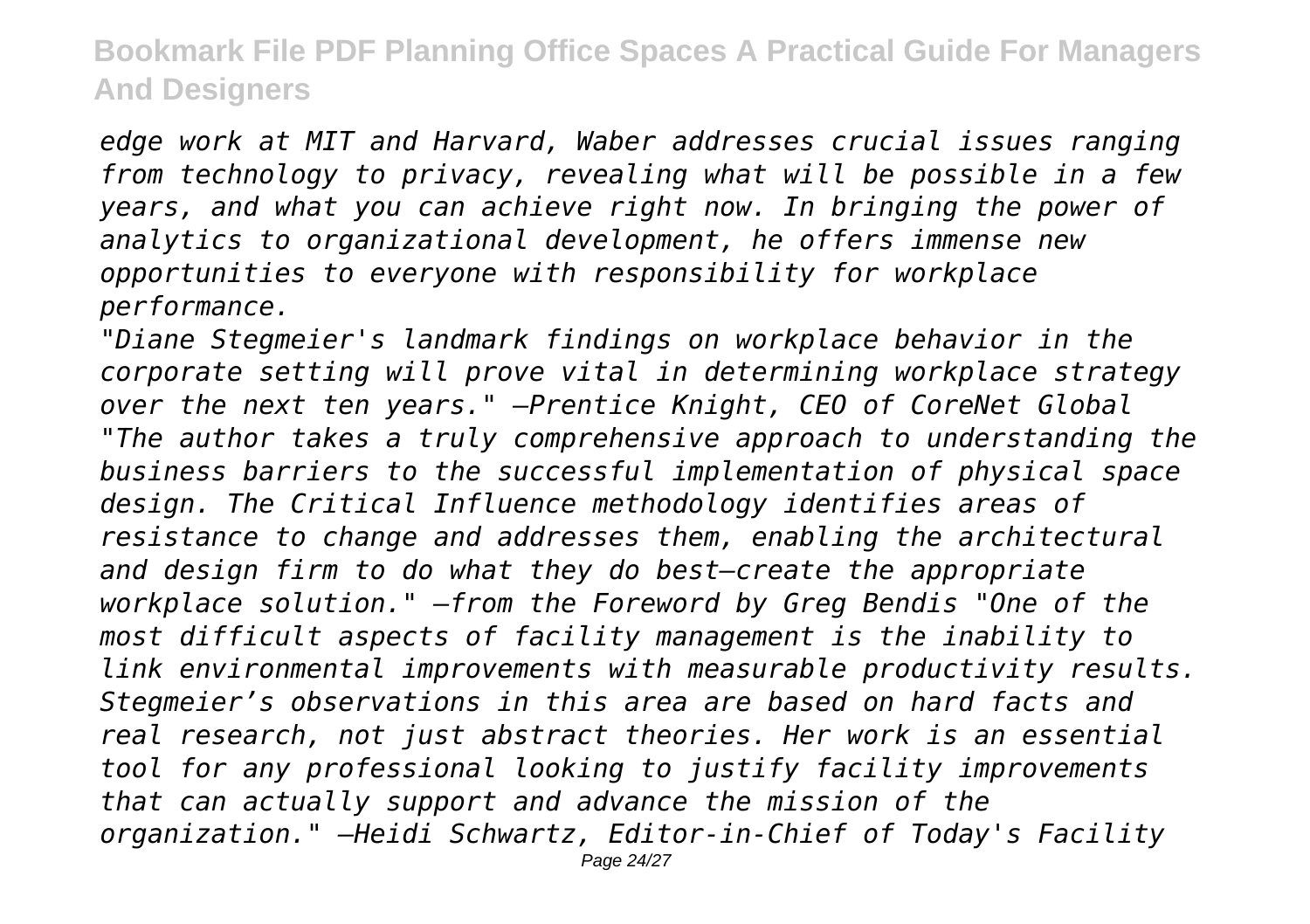*Manager Magazine This definitive book on innovations in interior office design offers vital lessons on preventing workplace strategy failure for architects, interior designers, facility managers, and business leaders. It fully explains the author's research on the fifteen Critical Influences on behavior in the workplace, and introduces a practical approach to integrate an organization's cultural, operational, and environmental elements fostering the desired behaviors to support the company's business goals when designing an office. The book includes case studies of good design in contemporary interior offices illustrating collaborative workplaces that work.*

*This guideline defines ventilation and then natural ventilation. It explores the design requirements for natural ventilation in the context of infection control, describing the basic principles of design, construction, operation and maintenance for an effective natural ventilation system to control infection in health-care settings.*

*Clarity for Lawyers*

*Space Planning for Commercial Office Interiors*

*A Comprehensive Guide to Design, Equipment, and Clinical Procedures Detail in Contemporary Office Design National planning policy framework 2012*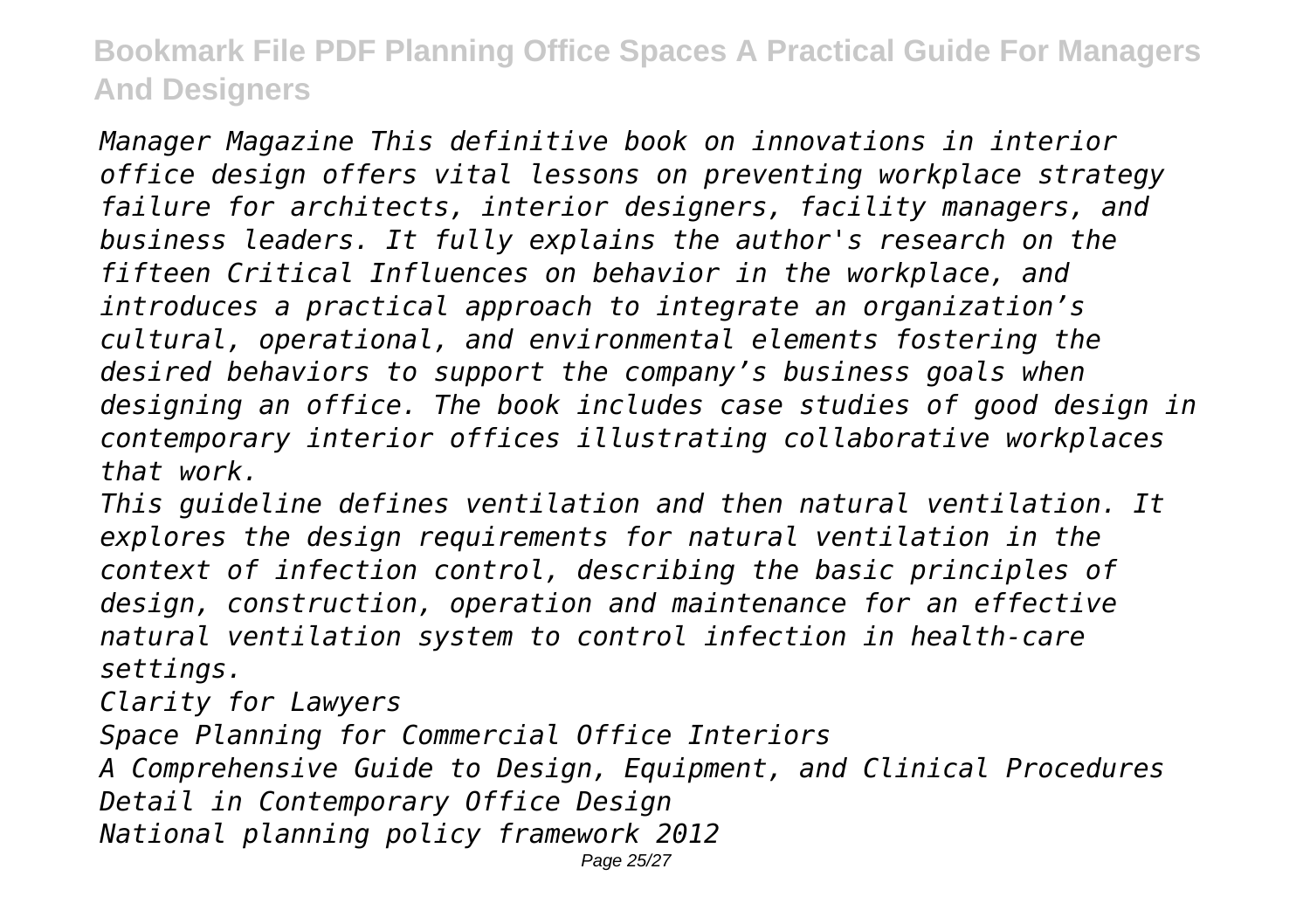#### *Next-generation workplace design Garden Spaces*

**The fastest, easiest way to shift culture toward engagement and productivity Change Your Space, Change Your Culture is a guide to transforming business by rethinking the workplace. Written by a team of trail-blazing leaders, this book reveals the secrets of companies that discovered the power of culture and space. This insightful guide reveals what companies lose by viewing office space as something to manage or minimize. With practical tips and implementation details, the book helps the reader see that the workspace is, in fact, a crucial driver of productivity and morale. Change Your Space, Change Your Culture was born out of recent studies that expose truly outrageous "Oh, my God" realities: More than 70 percent of the workforce either hates their job or they are just going through the motions. Half of all office space is wasted. Those shattering facts exist because office space is generally regarded as "overhead" or "sunk cost." Most buildings today clearly communicate the low priority placed on people-friendly design. Poor workforce engagement is baked into the culture. This book provides guidance on turning this around, by rethinking and reshaping space to align with the way people work. Specifically, this book moves from the high-altitude view down to the details on how to: Discover the fastest, easiest and most cost-effective way to shift culture Add square footage**